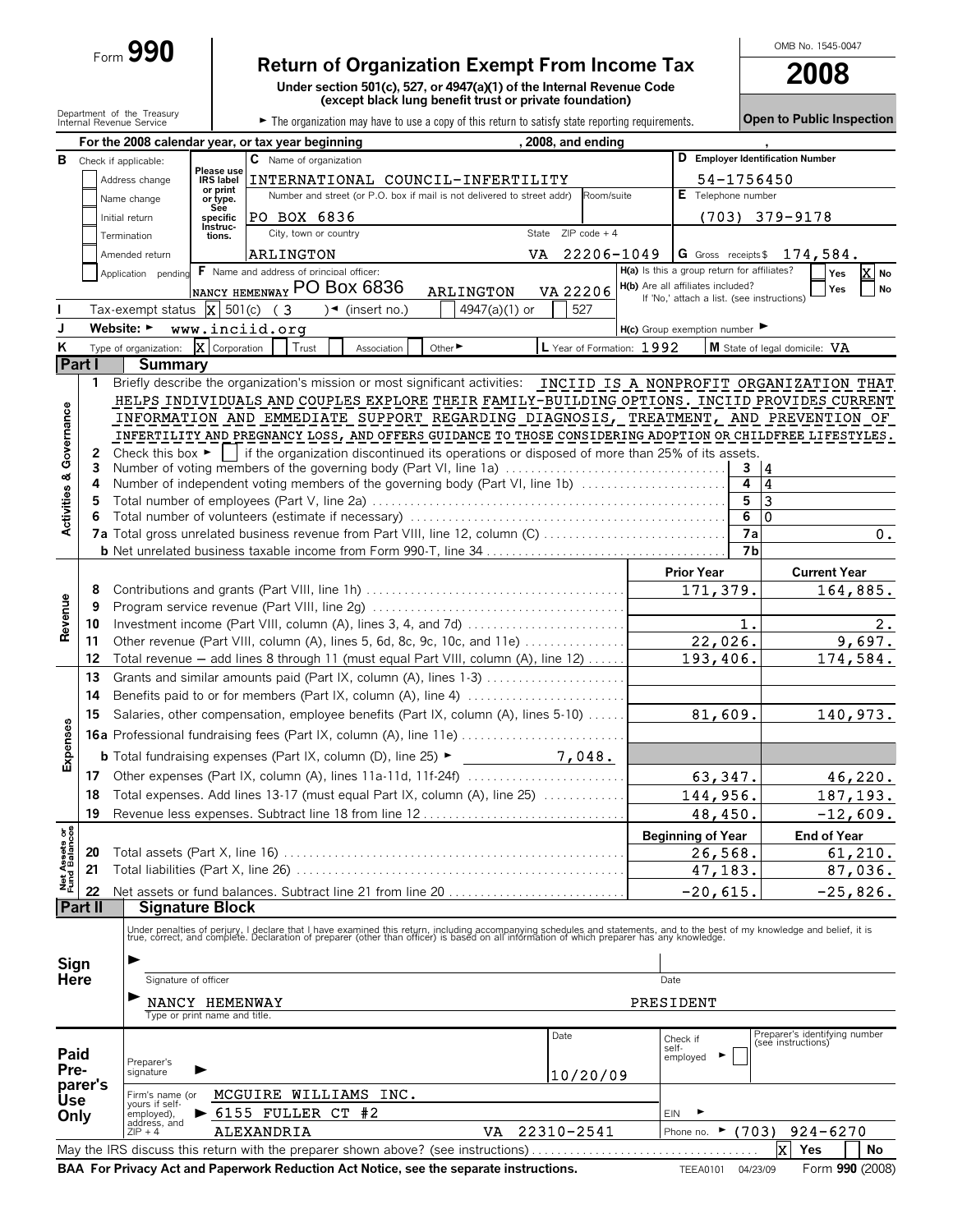|                 | Form 990 (2008)<br>INTERNATIONAL COUNCIL-INFERTILITY                                                                                                            | 54-1756450             | Page 2 |
|-----------------|-----------------------------------------------------------------------------------------------------------------------------------------------------------------|------------------------|--------|
| <b>Part III</b> | <b>Statement of Program Service Accomplishments (see instructions)</b>                                                                                          |                        |        |
| $\mathbf{1}$    | Briefly describe the organization's mission:                                                                                                                    |                        |        |
|                 | TO HELP INDIVIDUALS AND COUPLES EXPLORE THEIR FAMILY-BUILDING OPTIONS.                                                                                          |                        |        |
|                 | INCIID PROVIDES CURRENT INFORMATION AND IMMEDIATE SUPPORT REGARDING THE                                                                                         |                        |        |
|                 | See Form 990, Page 2, Part III, Line 1 (continued)<br>----------------------------------                                                                        |                        |        |
|                 |                                                                                                                                                                 |                        |        |
|                 | 2 Did the organization undertake any significant program services during the year which were not listed on the prior                                            |                        |        |
|                 |                                                                                                                                                                 | $\mathbf{x}$<br>Yes    | No     |
|                 | If 'Yes,' describe these new services on Schedule O.                                                                                                            |                        |        |
| 3               | Did the organization cease conducting, or make significant changes in how it conducts, any program services?<br>If 'Yes,' describe these changes on Schedule O. | $\vert x \vert$<br>Yes | No     |
| 4               | Describe the exempt purpose achievements for each of the organization's three largest program services by expenses. Section 501(c)(3)                           |                        |        |
|                 | and 501(c)(4) organizations and section 4947(a)(1) trusts are required to report the amount of grants and allocations to others, the total                      |                        |        |
|                 | expenses, and revenue, if any, for each program service reported.                                                                                               |                        |        |
|                 |                                                                                                                                                                 |                        |        |
|                 | ) (Expenses $\zeta$ 73, 382. including grants of $\zeta$ 0.) (Revenue $\zeta$<br>4a (Code:                                                                      |                        | 0.     |
|                 | GENERAL PROGRAMS (SEE ATTACHED STATEMENT)                                                                                                                       |                        |        |
|                 |                                                                                                                                                                 |                        |        |
|                 |                                                                                                                                                                 |                        |        |
|                 |                                                                                                                                                                 |                        |        |
|                 |                                                                                                                                                                 |                        |        |
|                 |                                                                                                                                                                 |                        |        |
|                 |                                                                                                                                                                 |                        |        |
|                 |                                                                                                                                                                 |                        |        |
|                 |                                                                                                                                                                 |                        |        |
|                 |                                                                                                                                                                 |                        |        |
|                 |                                                                                                                                                                 |                        |        |
|                 |                                                                                                                                                                 |                        |        |
|                 | ) (Expenses $\sim$ 5 $\sim$ 71, 101. including grants of $\sim$ 5 $\sim$ 0. ) (Revenue $\sim$ 5<br>$4b$ (Code:                                                  |                        | 0.     |
|                 | FROM INCIID THE HEART (SEE ATTACHED STATEMENT)                                                                                                                  |                        |        |
|                 |                                                                                                                                                                 |                        |        |
|                 |                                                                                                                                                                 |                        |        |
|                 |                                                                                                                                                                 |                        |        |
|                 |                                                                                                                                                                 |                        |        |
|                 |                                                                                                                                                                 |                        |        |
|                 |                                                                                                                                                                 |                        |        |
|                 |                                                                                                                                                                 |                        |        |
|                 |                                                                                                                                                                 |                        |        |
|                 |                                                                                                                                                                 |                        |        |
|                 |                                                                                                                                                                 |                        |        |
|                 |                                                                                                                                                                 |                        |        |
|                 | $(1, 5)$ (Expenses $(5, 5)$ including grants of $(5, 5)$ $(8)$ $(8)$ $(8)$<br>$4c$ (Code:                                                                       |                        |        |
|                 |                                                                                                                                                                 |                        |        |
|                 |                                                                                                                                                                 |                        |        |
|                 |                                                                                                                                                                 |                        |        |
|                 |                                                                                                                                                                 |                        |        |
|                 |                                                                                                                                                                 |                        |        |
|                 |                                                                                                                                                                 |                        |        |
|                 |                                                                                                                                                                 |                        |        |
|                 |                                                                                                                                                                 |                        |        |
|                 |                                                                                                                                                                 |                        |        |
|                 |                                                                                                                                                                 |                        |        |
|                 |                                                                                                                                                                 |                        |        |
|                 | 4d Other program services. (Describe in Schedule O.)                                                                                                            |                        |        |
|                 | \$.<br>) (Revenue \$<br>(Expenses<br>including grants of<br>Ş.                                                                                                  |                        |        |
|                 | $\blacktriangleright$ $\hat{\varsigma}$<br>144, 483. (Must equal Part IX, Line 25, column $(B)$ .)<br>4e Total program service expenses                         |                        |        |
|                 |                                                                                                                                                                 |                        |        |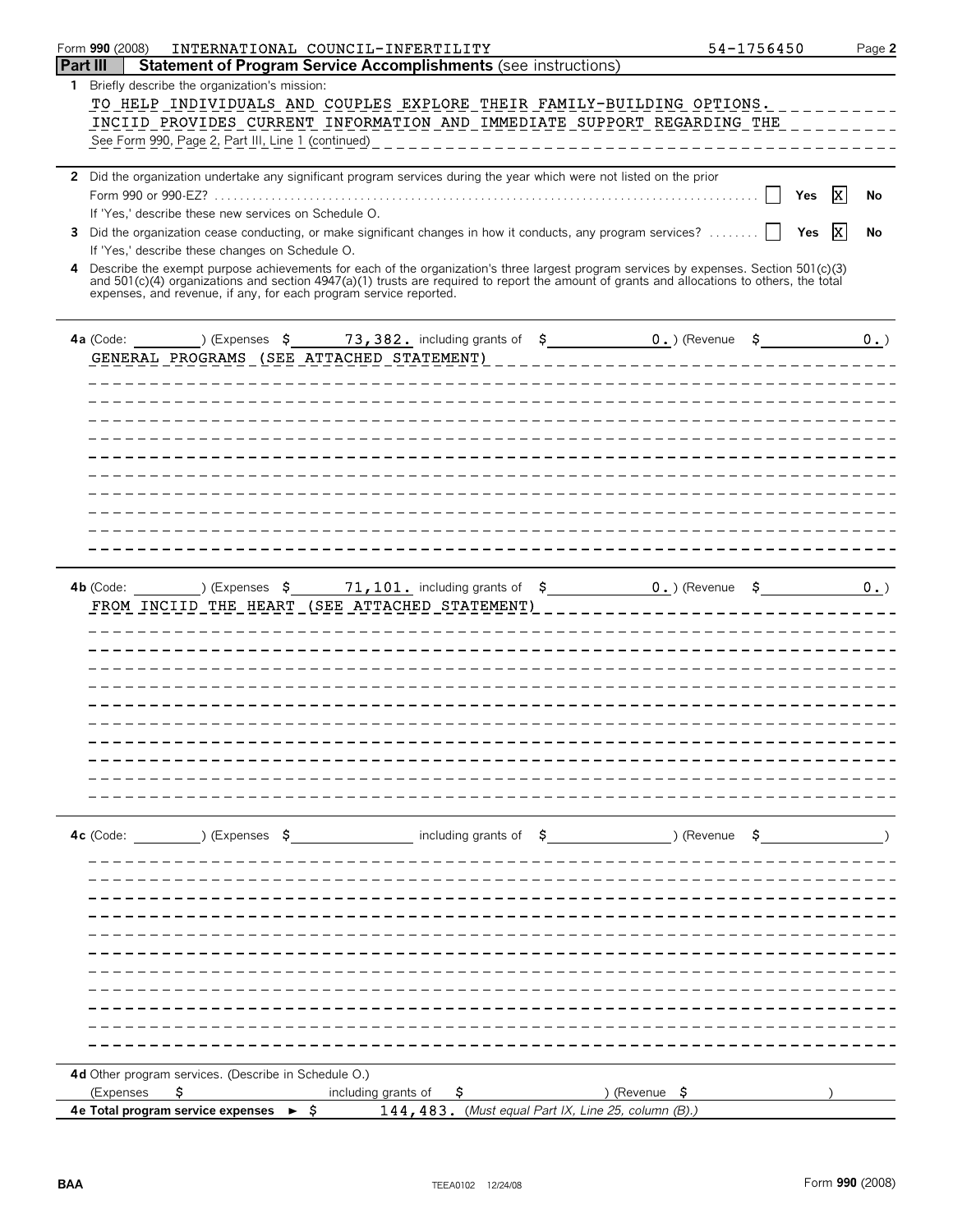#### Form **990** (2008) Page **3** INTERNATIONAL COUNCIL-INFERTILITY 54-1756450

| <b>Part IV</b> | <b>Checklist of Required Schedules</b>                                                                                                                                                                                               |                 |                    |                            |
|----------------|--------------------------------------------------------------------------------------------------------------------------------------------------------------------------------------------------------------------------------------|-----------------|--------------------|----------------------------|
|                |                                                                                                                                                                                                                                      |                 | Yes                | No                         |
|                | 1 Is the organization described in section 501(c)(3) or 4947(a)(1) (other than a private foundation)? If 'Yes,' complete                                                                                                             | 1               | X                  |                            |
| $\mathbf{2}$   | Is the organization required to complete Schedule B, Schedule of Contributors?                                                                                                                                                       | $\overline{2}$  | $\bar{\mathbf{X}}$ |                            |
| 3              | Did the organization engage in direct or indirect political campaign activities on behalf of or in opposition to candidates                                                                                                          | 3               |                    | X.                         |
| 4              | <b>Section 501(c)(3) organizations</b> . Did the organization engage in lobbying activities? If 'Yes,' complete Schedule C, Part II.                                                                                                 | 4               |                    | $\mathbf{X}$               |
| 5              | Section 501(c)(4), 501(c)(5), and 501(c)(6) organizations. Is the organization subject to the section 6033(e) notice and                                                                                                             | 5               |                    |                            |
| 6              | Did the organization maintain any donor advised funds or any accounts where donors have the right to provide advice<br>on the distribution or investment of amounts in such funds or accounts? If 'Yes,' complete Schedule D. Part I | 6               |                    | X.                         |
| 7              | Did the organization receive or hold a conservation easement, including easements to preserve open space, the<br>environment, historic land areas or historic structures? If 'Yes,' complete Schedule D, Part II                     | $\overline{7}$  |                    | X.                         |
| 8              | Did the organization maintain collections of works of art, historical treasures, or other similar assets? If 'Yes,'                                                                                                                  | 8               |                    | X.                         |
| 9              | Did the organization report an amount in Part X, line 21; serve as a custodian for amounts not listed in Part X;<br>or provide credit counseling, debt management, credit repair, or debt negotiation services? If 'Yes,' complete   | 9               |                    | X.                         |
| 10             | Did the organization hold assets in term, permanent, or quasi-endowments? If 'Yes,' complete Schedule D, Part V                                                                                                                      | 10              |                    | $\mathbf{X}$               |
| 11             | Did the organization report an amount in Part X, lines 10, 12, 13, 15, or 25? If 'Yes,' complete Schedule D, Parts VI,                                                                                                               | 11              | X                  |                            |
|                | 12 Did the organization receive an audited financial statement for the year for which it is completing this return that was                                                                                                          | 12              |                    | X.                         |
|                |                                                                                                                                                                                                                                      | 13              |                    | $\mathbf X$                |
|                |                                                                                                                                                                                                                                      | 14a             |                    | $\mathbf X$                |
|                | <b>b</b> Did the organization have aggregate revenues or expenses of more than \$10,000 from grantmaking, fundraising,<br>business, and program service activities outside the U.S.? If 'Yes,' complete Schedule F, Part I.          | 14b             |                    | X.                         |
| 15.            | Did the organization report on Part IX, column (A), line 3, more than \$5,000 of grants or assistance to any organization                                                                                                            | 15              |                    | X.                         |
| 16             | Did the organization report on Part IX, column (A), line 3, more than \$5,000 of aggregate grants or assistance to<br>individuals located outside the United States? If 'Yes,' complete Schedule F, Part III                         | 16              |                    | X.                         |
| 17             | Did the organization report more than \$15,000 on Part IX, column (A), line 11e? If 'Yes,' complete Schedule G, Part I                                                                                                               | 17              |                    | $\mathbf X$                |
| 18             | Did the organization report more than \$15,000 total on Part VIII, lines 1c and 8a? If 'Yes,' complete Schedule G, Part II.                                                                                                          | 18              |                    | $\mathbf X$                |
| 19             | Did the organization report more than \$15,000 on Part VIII, line 9a? If 'Yes,' complete Schedule G, Part III                                                                                                                        | 19              |                    | $\mathbf X$                |
| 20<br>21       | Did the organization operate one or more hospitals? If 'Yes,' complete Schedule H                                                                                                                                                    | 20<br>21        |                    | $\mathbf X$<br>$\mathbf X$ |
|                |                                                                                                                                                                                                                                      | $\overline{22}$ |                    | $\bar{\mathbf{X}}$         |
| 23             | Did the organization answer 'Yes' to Part VII, Section A, questions 3, 4, or 5? If 'Yes,' complete                                                                                                                                   | 23              | X                  |                            |
|                |                                                                                                                                                                                                                                      |                 |                    |                            |
|                | 24a Did the organization have a tax-exempt bond issue with an outstanding principal amount of more than \$100,000 as of the last day of the year, and that was issued after December 31, 2002? If 'Yes,' answer questions 24b-2      | 24a             |                    | X.                         |
|                | <b>b</b> Did the organization invest any proceeds of tax-exempt bonds beyond a temporary period exception?                                                                                                                           | 24b             |                    |                            |
|                | c Did the organization maintain an escrow account other than a refunding escrow at any time during the year to defease                                                                                                               | 24c             |                    |                            |
|                | d Did the organization act as an 'on behalf of' issuer for bonds outstanding at any time during the year?                                                                                                                            | 24d             |                    |                            |
|                | 25a Section 501(c)(3) and 501(c)(4) organizations. Did the organization engage in an excess benefit transaction with a<br>disqualified person during the year? If 'Yes,' complete Schedule L, Part 1                                 | 25a             |                    | X.                         |
|                | b Did the organization become aware that it had engaged in an excess benefit transaction with a disqualified person from                                                                                                             | 25 <sub>b</sub> |                    | x.                         |
|                | 26 Was a loan to or by a current or former officer, director, trustee, key employee, highly compensated employee, or disqualified person outstanding as of the end of the organization's tax year? If 'Yes,' complete Schedule       | 26              |                    | x.                         |
| 27             | Did the organization provide a grant or other assistance to an officer, director, trustee, key employee, or substantial                                                                                                              | 27              |                    | X.                         |
| <b>BAA</b>     |                                                                                                                                                                                                                                      |                 |                    | Form 990 (2008)            |

| 54-1756450 | Page 3 |
|------------|--------|
|            |        |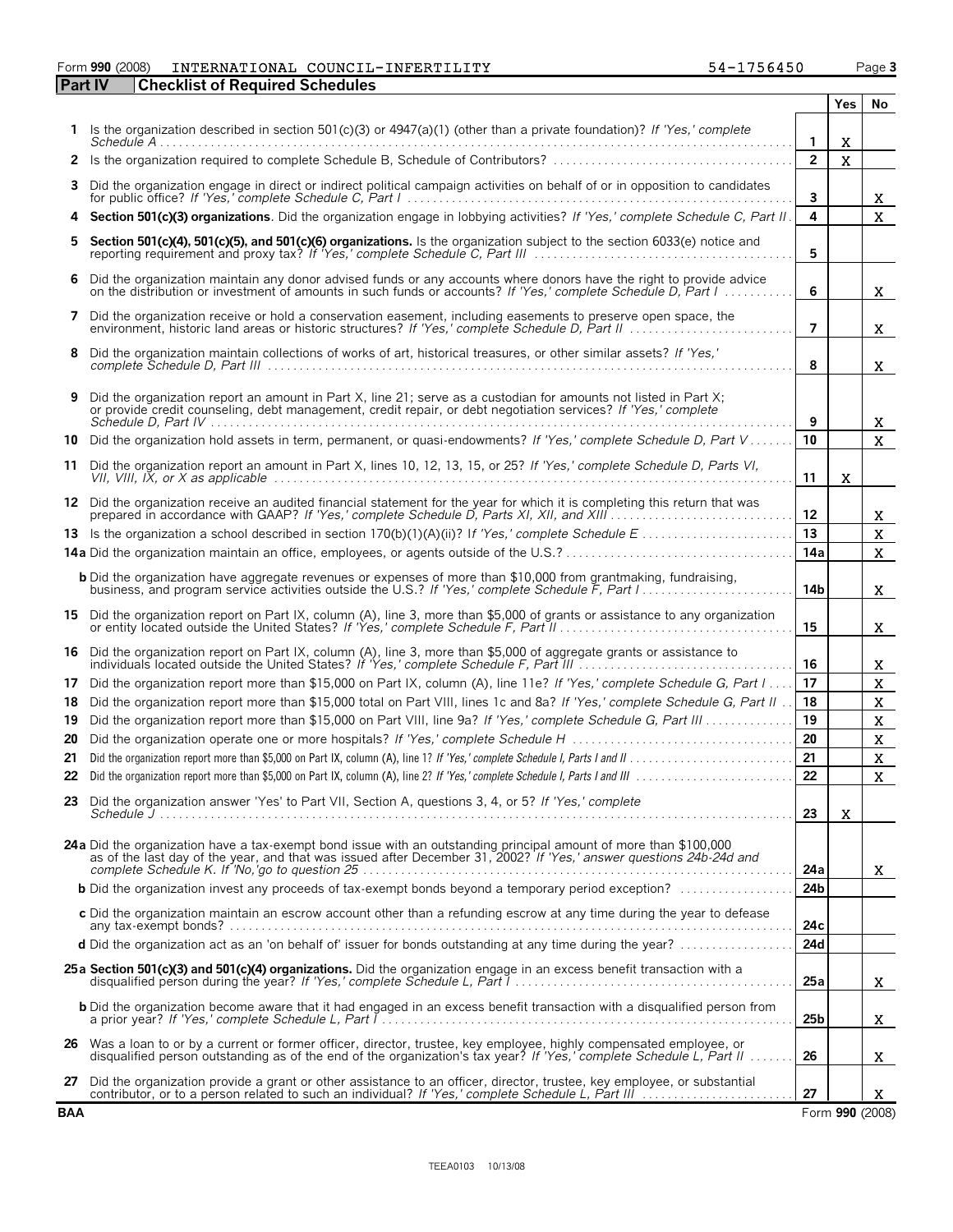Form **990** (2008) Page **4** INTERNATIONAL COUNCIL-INFERTILITY 54-1756450

| <b>Part IV</b> | <b>Checklist of Required Schedules</b> (continued)                                                                                                                                                                                                                                                                                                |                 |            |                 |
|----------------|---------------------------------------------------------------------------------------------------------------------------------------------------------------------------------------------------------------------------------------------------------------------------------------------------------------------------------------------------|-----------------|------------|-----------------|
|                |                                                                                                                                                                                                                                                                                                                                                   |                 | <b>Yes</b> | No              |
| 28             | During the tax year, did any person who is a current or former officer, director, trustee, or key employee:                                                                                                                                                                                                                                       |                 |            |                 |
|                | a Have a direct business relationship with the organization (other than as an officer, director, trustee, or employee).<br>or an indirect business relationship through ownership of more than 35% in another entity (individually or collectively<br>with other person(s) listed in Part VII, Section A)? If 'Yes,' complete Schedule L, Part IV | 28a             |            | X.              |
|                | <b>b</b> Have a family member who had a direct or indirect business relationship with the organization? If 'Yes,' complete                                                                                                                                                                                                                        | 28 <sub>b</sub> |            | X.              |
|                | c Serve as an officer, director, trustee, key employee, partner, or member of an entity (or a shareholder of a professional                                                                                                                                                                                                                       | 28c             |            | X.              |
| 29             | Did the organization receive more than \$25,000 in non-cash contributions? If 'Yes,' complete Schedule M                                                                                                                                                                                                                                          | 29              |            | X.              |
| 30             | Did the organization receive contributions of art, historical treasures, or other similar assets, or qualified conservation                                                                                                                                                                                                                       | 30              |            | X.              |
| 31             | Did the organization liquidate, terminate, or dissolve and cease operations? If 'Yes,' complete Schedule N, Part I                                                                                                                                                                                                                                | 31              |            | X.              |
| 32             | Did the organization sell, exchange, dispose of, or transfer more than 25% of its net assets? If 'Yes,' complete                                                                                                                                                                                                                                  | 32              |            | X.              |
| 33             | Did the organization own 100% of an entity disregarded as separate from the organization under Regulations sections                                                                                                                                                                                                                               | 33              |            | $\mathbf{x}$    |
| 34             | Was the organization related to any tax-exempt or taxable entity? If 'Yes,' complete Schedule R, Parts II, III, IV, and V,                                                                                                                                                                                                                        | 34              |            | X.              |
| 35             | Is any related organization a controlled entity within the meaning of section 512(b)(13)? If 'Yes,' complete Schedule R,                                                                                                                                                                                                                          | 35              |            | X               |
| 36             | Section 501(c)(3) organizations. Did the organization make any transfers to an exempt non-charitable related                                                                                                                                                                                                                                      | 36              |            | X.              |
| 37             | Did the organization conduct more than 5% of its activities through an entity that is not a related organization and that is<br>treated as a partnership for federal income tax purposes? If 'Yes,' complete Schedule R, Part VI                                                                                                                  | 37              |            | X               |
| <b>BAA</b>     |                                                                                                                                                                                                                                                                                                                                                   |                 |            | Form 990 (2008) |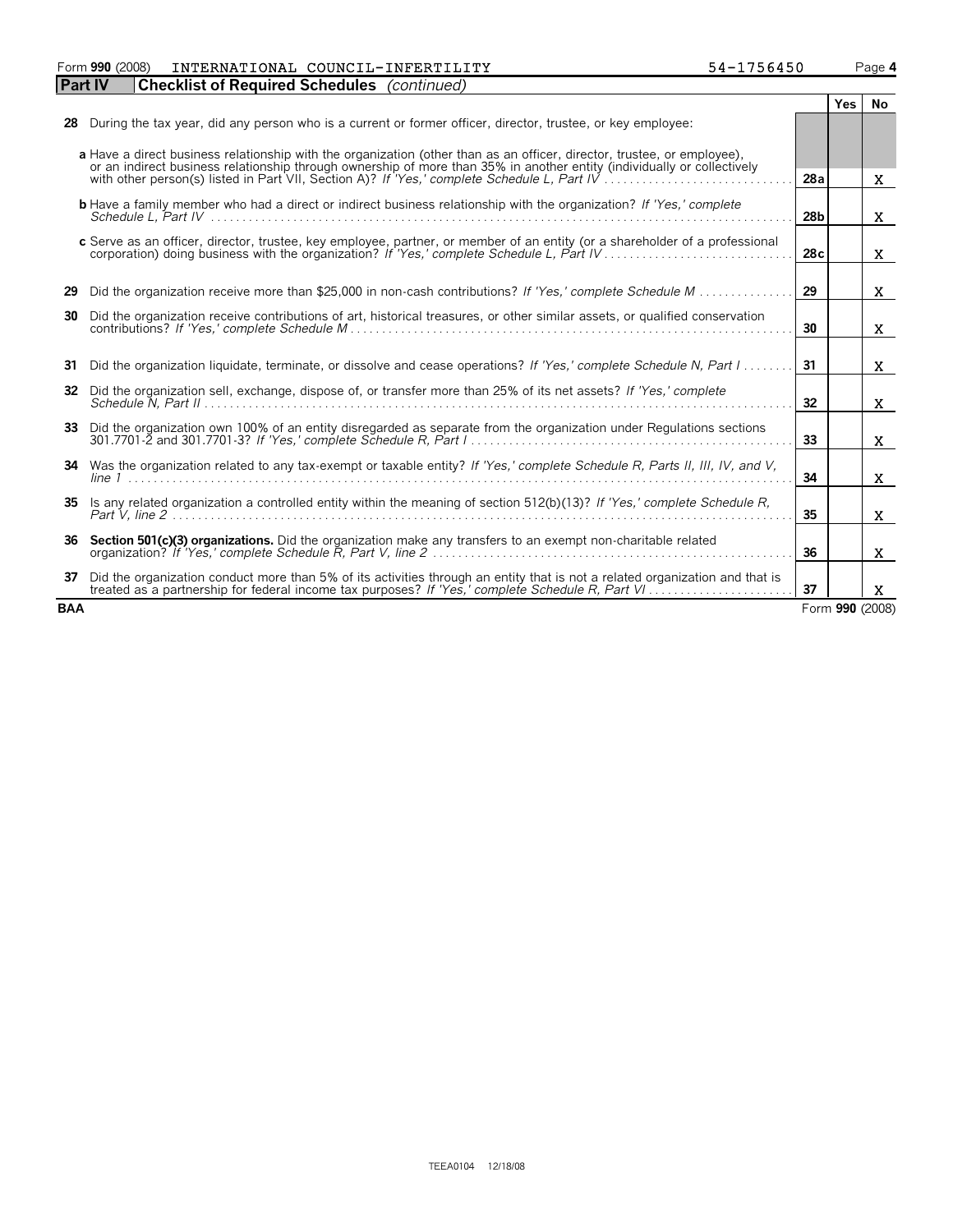|            | Form 990 (2008)<br>INTERNATIONAL COUNCIL-INFERTILITY<br>54-1756450                                                                                                                                                             |                |     |                 |
|------------|--------------------------------------------------------------------------------------------------------------------------------------------------------------------------------------------------------------------------------|----------------|-----|-----------------|
| Part V     | <b>Statements Regarding Other IRS Filings and Tax Compliance</b>                                                                                                                                                               |                |     |                 |
|            |                                                                                                                                                                                                                                |                | Yes | No              |
|            | 1a Enter the number reported in Box 3 of form 1096, Annual Summary and Transmittal of U.S.<br>1a                                                                                                                               |                |     |                 |
|            | <b>b</b> Enter the number of Forms W-2G included in line 1a. Enter -0- if not applicable<br>1 <sub>b</sub><br>$\Omega$                                                                                                         |                |     |                 |
|            | c Did the organization comply with backup withholding rules for reportable payments to vendors and reportable gaming                                                                                                           | 1с             | X   |                 |
|            | 2a Enter the number of employees reported on Form W-3, Transmittal of Wage and Tax Statements, filed for the<br>3<br>2a                                                                                                        |                |     |                 |
|            | 2b If at least one is reported on line 2a, did the organization file all required federal employment tax returns?                                                                                                              | 2 <sub>b</sub> | X   |                 |
|            | Note. If the sum of lines 1a and 2a is greater than 250, you may be required to e-file this return. (see instructions)                                                                                                         |                |     |                 |
|            | 3a Did the organization have unrelated business gross income of \$1,000 or more during the year covered by                                                                                                                     | 3a             |     | X.              |
|            |                                                                                                                                                                                                                                | 3 <sub>b</sub> |     |                 |
|            | 4a At any time during the calendar year, did the organization have an interest in, or a signature or other authority over, a financial account in a foreign country (such as a bank account, securities account, or other fina | 4a             |     | x               |
|            | <b>b</b> If 'Yes,' enter the name of the foreign country: ►                                                                                                                                                                    |                |     |                 |
|            | See the instructions for exceptions and filing requirements for Form TD F 90-22.1, Report of Foreign Bank and<br>Financial Accounts.                                                                                           |                |     |                 |
|            | <b>5a</b> Was the organization a party to a prohibited tax shelter transaction at any time during the tax year?                                                                                                                | 5a             |     | X.              |
|            | <b>b</b> Did any taxable party notify the organization that it was or is a party to a prohibited tax shelter transaction?                                                                                                      | 5 <sub>b</sub> |     | $\mathbf{X}$    |
|            | c If 'Yes,' to question 5a or 5b, did the organization file Form 8886-T, Disclosure by Tax-Exempt Entity Regarding                                                                                                             | 5c             |     |                 |
|            |                                                                                                                                                                                                                                | 6a             |     | X.              |
|            | b If 'Yes,' did the organization include with every solicitation an express statement that such contributions or gifts were not                                                                                                | 6b             |     |                 |
|            | 7 Organizations that may receive deductible contributions under section 170(c).                                                                                                                                                |                |     |                 |
|            | a Did the organization provide goods or services in exchange for any quid pro quo contribution of more than \$75?                                                                                                              | 7а             |     | X.              |
|            |                                                                                                                                                                                                                                | 7 <sub>b</sub> |     |                 |
|            | c Did the organization sell, exchange, or otherwise dispose of tangible personal property for which it was required to file                                                                                                    |                |     |                 |
|            | 7d                                                                                                                                                                                                                             | 7с             |     | X.              |
|            | e Did the organization, during the year, receive any funds, directly or indirectly, to pay premiums on a personal                                                                                                              |                |     |                 |
|            | benefit contract? $\ldots$ . $\ldots$ . $\ldots$ . $\ldots$ . $\ldots$ . $\ldots$ . $\ldots$ . $\ldots$ . $\ldots$ . $\ldots$ . $\ldots$ . $\ldots$ . $\ldots$ . $\ldots$ . $\ldots$ . $\ldots$                                | 7e             |     | X               |
|            | f Did the organization, during the year, pay premiums, directly or indirectly, on a personal benefit contract?                                                                                                                 | 7f             |     | $\mathbf{X}$    |
|            | g For all contributions of qualified intellectual property, did the organization file Form 8899 as required?                                                                                                                   | 7g             |     |                 |
|            | h For all contributions of cars, boats, airplanes, and other vehicles, did the organization file a Form 1098-C as required?                                                                                                    | 7 <sub>h</sub> |     |                 |
|            | Section 501(c)(3) and other sponsoring organizations maintaining donor advised funds and section 509(a)(3) supporting organizations. Did the supporting organization, or a fund maintained by a sponsoring organization, have  | 8              |     | X               |
| 9          | Section 501(c)(3) and other sponsoring organizations maintaining donor advised funds.                                                                                                                                          |                |     |                 |
|            |                                                                                                                                                                                                                                | 9а             |     | X               |
|            |                                                                                                                                                                                                                                | 9b             |     | X               |
|            | 10 Section 501(c)(7) organizations. Enter:                                                                                                                                                                                     |                |     |                 |
|            | 10a<br>a Initiation fees and capital contributions included on Part VIII, line 12                                                                                                                                              |                |     |                 |
|            | 10 <sub>b</sub><br><b>b</b> Gross Receipts, included on Form 990, Part VIII, line 12, for public use of club facilities                                                                                                        |                |     |                 |
|            | 11 Section 501(c)(12) organizations. Enter:                                                                                                                                                                                    |                |     |                 |
|            | 11a                                                                                                                                                                                                                            |                |     |                 |
|            | <b>b</b> Gross income from other sources (Do not net amounts due or paid to other sources against<br>11 <sub>b</sub>                                                                                                           |                |     |                 |
|            | 12a Section 4947(a)(1) non-exempt charitable trusts. Is the organization filing Form 990 in lieu of Form 1041?                                                                                                                 | 12a            |     |                 |
|            | 12 <sub>b</sub><br><b>b</b> If 'Yes,' enter the amount of tax-exempt interest received or accrued during the year                                                                                                              |                |     |                 |
| <b>BAA</b> |                                                                                                                                                                                                                                |                |     | Form 990 (2008) |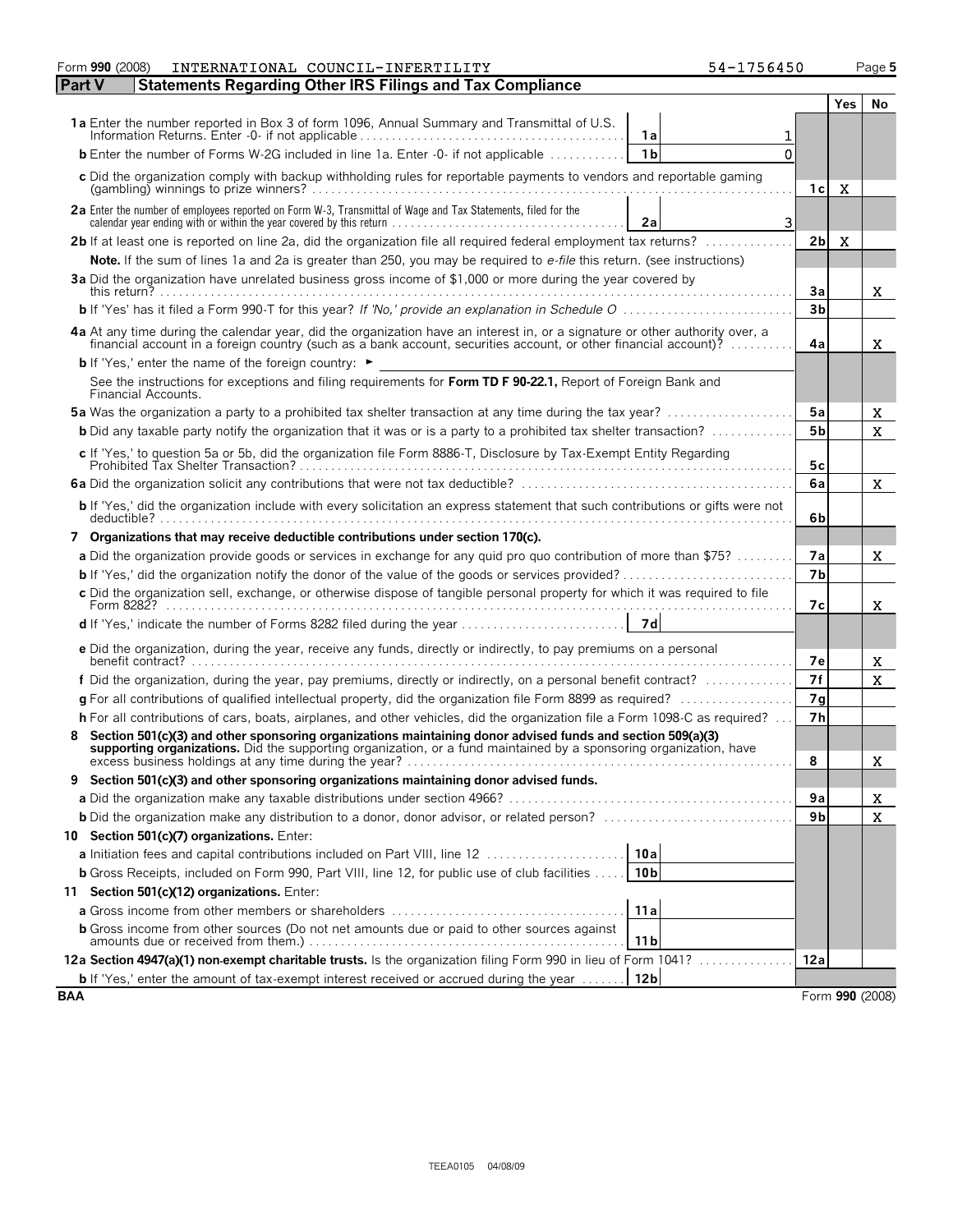#### Form **990** (2008) Page **6** INTERNATIONAL COUNCIL-INFERTILITY 54-1756450

| L-INFERTILITY | 54-1756450     |
|---------------|----------------|
|               | $\mathsf{Dic}$ |

|     | <b>Part VI</b>   Governance, Management and Disclosure (Sections A, B, and C request information about policies not |  |
|-----|---------------------------------------------------------------------------------------------------------------------|--|
|     | required by the Internal Revenue Code.)                                                                             |  |
| - - |                                                                                                                     |  |

|    | Section A. Governing Body and Management                                                                                                                                                                               |                |              |              |
|----|------------------------------------------------------------------------------------------------------------------------------------------------------------------------------------------------------------------------|----------------|--------------|--------------|
|    | For each 'Yes' response to lines 2-7b below, and for a 'No' response to lines 8 or 9b below, describe the circumstances,<br>processes, or changes in Schedule O. See instructions.                                     |                | <b>Yes</b>   | No.          |
|    |                                                                                                                                                                                                                        |                |              |              |
|    |                                                                                                                                                                                                                        |                |              |              |
|    | 2 Did any officer, director, trustee, or key employee have a family relationship or a business relationship with any other<br>officer, director, trustee or key employee?                                              | $\overline{2}$ |              | X            |
| 3  | Did the organization delegate control over management duties customarily performed by or under the direct supervision<br>of officers, directors or trustees, or key employees to a management company or other person? | 3              |              | X            |
|    | 4 Did the organization make any significant changes to its organizational documents                                                                                                                                    | 4              |              | X            |
|    |                                                                                                                                                                                                                        |                |              |              |
| 5. | Did the organization become aware during the year of a material diversion of the organization's assets?                                                                                                                | 5              |              | X            |
| 6  |                                                                                                                                                                                                                        | 6              |              | X            |
|    | 7a Does the organization have members, stockholders, or other persons who may elect one or more members of the                                                                                                         | 7а             |              | x            |
|    | <b>b</b> Are any decisions of the governing body subject to approval by members, stockholders, or other persons?                                                                                                       | 7 <sub>h</sub> |              | X            |
| 8  | Did the organization contemporaneously document the meetings held or written actions undertaken during the year by<br>the following:                                                                                   |                |              |              |
|    |                                                                                                                                                                                                                        | 8a             | $\mathbf{x}$ |              |
|    |                                                                                                                                                                                                                        | 8 <sub>b</sub> | X            |              |
|    |                                                                                                                                                                                                                        | 9a             |              | $\mathbf{x}$ |
|    | <b>b</b> If 'Yes,' does the organization have written policies and procedures governing the activities of such chapters, affiliates,                                                                                   | 9 <sub>b</sub> |              |              |
|    | 10 Was a copy of the Form 990 provided to the organization's governing body before it was filed? All organizations must<br>describe in Schedule O the process, if any, the organization uses to review the Form 990    | 10             | X            |              |
|    | Is there any officer, director or trustee, or key employee listed in Part VII, Section A, who cannot be reached at the                                                                                                 | 11             |              | X            |
|    | <b>Policies</b><br><b>Section B.</b>                                                                                                                                                                                   |                |              |              |
|    |                                                                                                                                                                                                                        |                | Yes          | <b>No</b>    |

|                                                                                                                                                                                                                                                                              |       | 155 | <b>IVU</b> |
|------------------------------------------------------------------------------------------------------------------------------------------------------------------------------------------------------------------------------------------------------------------------------|-------|-----|------------|
|                                                                                                                                                                                                                                                                              | 12a   | X.  |            |
| <b>b</b> Are officers, directors or trustees, and key employees required to disclose annually interests that could give rise                                                                                                                                                 | 12 bl |     | X          |
| c Does the organization regularly and consistently monitor and enforce compliance with the policy? If 'Yes,' describe in<br>Schedule O how this is done $\ldots$ $\ldots$ $\ldots$ $\ldots$ $\ldots$ $\ldots$ $\ldots$ $\ldots$ $\ldots$ $\ldots$ $\ldots$ $\ldots$ $\ldots$ | 12c   |     | x          |
| 13                                                                                                                                                                                                                                                                           | 13    |     | x          |
| 14                                                                                                                                                                                                                                                                           | 14    |     | X          |
| Did the process for determining compensation of the following persons include a review and approval by independent<br>15<br>persons, comparability data, and contemporaneous substantiation of the deliberation and decision:                                                |       |     |            |
|                                                                                                                                                                                                                                                                              | 15a   | X   |            |
|                                                                                                                                                                                                                                                                              |       | X.  |            |
| Describe the process in Schedule O. (see instructions)                                                                                                                                                                                                                       |       |     |            |
| <b>16a</b> Did the organization invest in, contribute assets to, or participate in a joint venture or similar arrangement with a taxable                                                                                                                                     |       |     |            |
|                                                                                                                                                                                                                                                                              | 16a l |     | x          |
| <b>b</b> If 'Yes,' has the organization adopted a written policy or procedure requiring the organization to evaluate its participation in joint venture arrangements under applicable federal tax law, and taken steps to safeguard                                          |       |     |            |
|                                                                                                                                                                                                                                                                              | 16 bl |     |            |
| Section C. Disclosures                                                                                                                                                                                                                                                       |       |     |            |

| 17 List the states with which a copy of this Form 990 is required to be filed $\blacktriangleright$ Virginia                                                                                                               |
|----------------------------------------------------------------------------------------------------------------------------------------------------------------------------------------------------------------------------|
| 18 Section 6104 requires an organization to make its Forms 1023 (or 1024 if applicable), 990, and 990-T (501(c)(3)s only) available for public<br>inspection. Indicate how you make these available. Check all that apply. |
| $\overline{X}$ Upon request<br>$X$ Own website<br>Another's website                                                                                                                                                        |
| 19 Describe in Schedule O whether (and if so, how) the organization makes its governing documents, conflict of interest policy, and financial<br>statements available to the public.                                       |
| 20 State the name, physical address, and telephone number of the person who possesses the books and records of the organization:                                                                                           |
| PO BOX 6836<br>(703) 379-9178<br>NANCY HEMENWAY<br>ARLINGTON<br>VA<br>22206-1049                                                                                                                                           |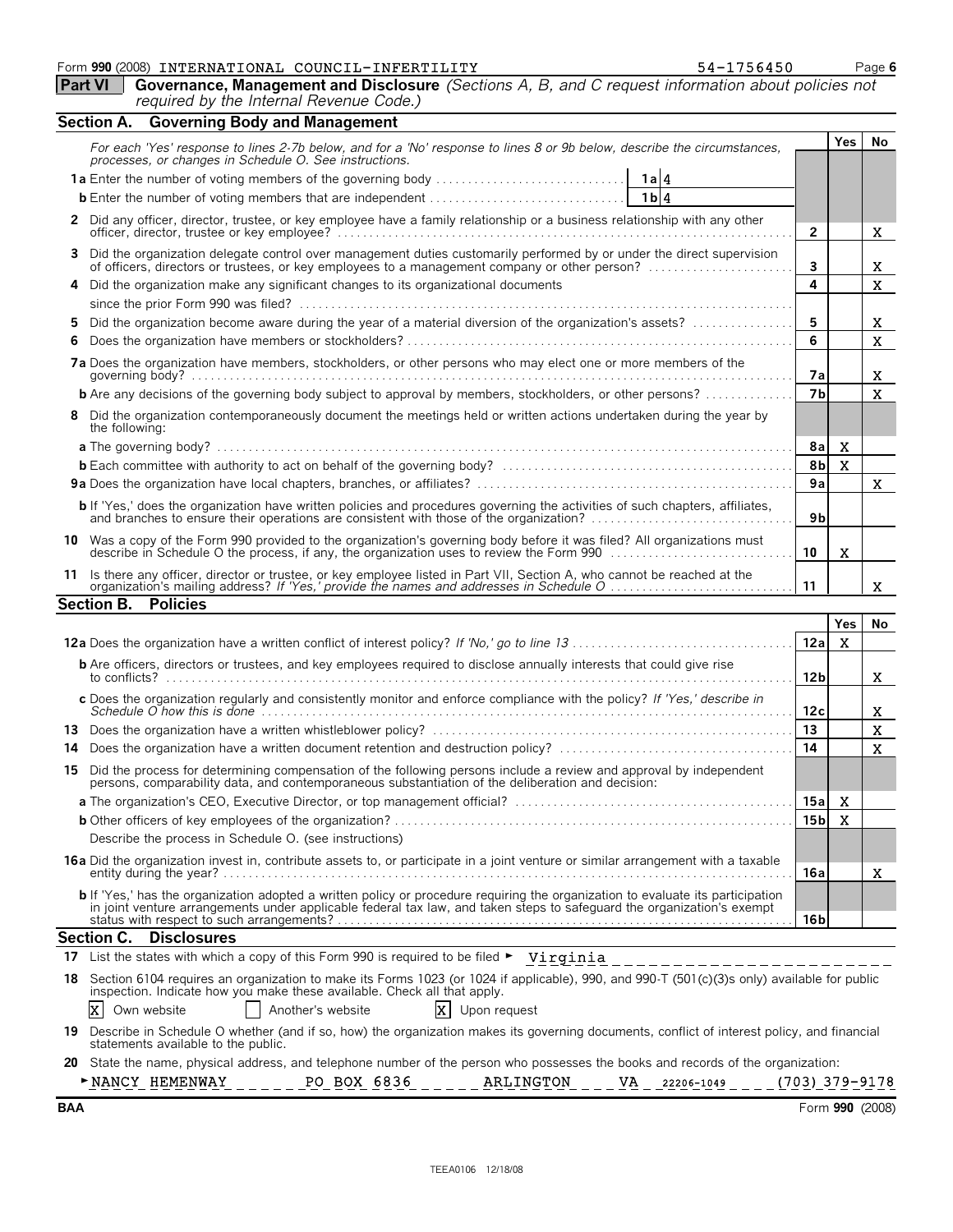#### Form **990** (2008) INTERNATIONAL COUNCIL-INFERTILITY 54-1756450 Page **7**

**Part VII Compensation of Officers, Directors, Trustees, Key Employees, Highest Compensated Employees, and Independent Contractors**

#### **Section A. Officers, Directors, Trustees, Key Employees, and Highest Compensated Employees**

**1a** Complete this table for all persons required to be listed. Use Schedule J-2 if additional space is needed.

■ List all of the organization's current officers, directors, trustees (whether individuals or organizations), regardless of amount of<br>Compensation, and current key employees. Enter -0- in columns (D), (E), and (F) if no

? List the organization's five **current** highest compensated employees (other than an officer, director, trustee, or key employee) who received reportable compensation (Box 5 of Form W-2 and/or Box 7 of Form 1099-MISC) or more than \$100,000 from the organization and any related organizations.

? List all of the organization's **former** officers, key employees, and highest compensated employees who received more than \$100,000 of reportable compensation from the organization and any related organizations.

• List all of the organization's former directors or trustees that received, in the capacity as a former director or trustee of the organization, more than \$10,000 of reportable compensation from the organization and any

List persons in the following order: individual trustees or directors; institutional trustees; officers; key employees; highest compensated employees; and former such persons.

 $\Box$  Check this box if the organization did not compensate any officer, director, trustee, or key employee.

| Uncent this box in the organization ald not compensate any Unicer, ancetor, trastee, or ney chipioyee.<br>(A) | (B)              | (c)                              |                       |             |              |                                 |        | (D)                                 | (E)                                      | (F)                                                                      |
|---------------------------------------------------------------------------------------------------------------|------------------|----------------------------------|-----------------------|-------------|--------------|---------------------------------|--------|-------------------------------------|------------------------------------------|--------------------------------------------------------------------------|
| Name and Title                                                                                                | Average<br>hours |                                  |                       |             |              | Position (check all that apply) |        | Reportable<br>compensation from     | Reportable<br>compensation from          | Estimated<br>amount of other                                             |
|                                                                                                               | per week         | adividual trustee<br>or director | institutional feustee | Officer     | Key amployee | Highest compensated<br>employee | Former | the organization<br>(W-2/1099-MISC) | related organizations<br>(W-2/1099-MISC) | compensation<br>from the<br>organization<br>and related<br>organizations |
| GEOFF SHER                                                                                                    |                  |                                  |                       |             |              |                                 |        |                                     |                                          |                                                                          |
| TREASURER                                                                                                     | 1.00             |                                  |                       | $\mathbf X$ |              |                                 |        | 0.                                  | $\mathsf{o}\,.$                          | 0.                                                                       |
| NANCY HEMENWAY<br>PRES/EXEC DIR                                                                               | 40.00            |                                  |                       | $\mathbf X$ | $\mathbf X$  |                                 |        | 80, 250.                            | $\mathbf 0$ .                            | 1,600.                                                                   |
| YAKOV M EPSTEIN, PHD<br>SECTRETARY                                                                            | 1.00             |                                  |                       | $\mathbf X$ |              |                                 |        | 0.                                  | 0.                                       | $\mathbf 0$ .                                                            |
| GARY S_BURGER, MD                                                                                             |                  |                                  |                       |             |              |                                 |        |                                     |                                          |                                                                          |
| <b>VP</b>                                                                                                     | 1.00             |                                  |                       | $\mathbf x$ |              |                                 |        | 0.                                  | 0.                                       | $\mathbf 0$ .                                                            |
|                                                                                                               |                  |                                  |                       |             |              |                                 |        |                                     |                                          |                                                                          |
|                                                                                                               |                  |                                  |                       |             |              |                                 |        |                                     |                                          |                                                                          |
|                                                                                                               |                  |                                  |                       |             |              |                                 |        |                                     |                                          |                                                                          |
|                                                                                                               |                  |                                  |                       |             |              |                                 |        |                                     |                                          |                                                                          |
|                                                                                                               |                  |                                  |                       |             |              |                                 |        |                                     |                                          |                                                                          |
|                                                                                                               |                  |                                  |                       |             |              |                                 |        |                                     |                                          |                                                                          |
|                                                                                                               |                  |                                  |                       |             |              |                                 |        |                                     |                                          |                                                                          |
|                                                                                                               |                  |                                  |                       |             |              |                                 |        |                                     |                                          |                                                                          |
|                                                                                                               |                  |                                  |                       |             |              |                                 |        |                                     |                                          |                                                                          |
|                                                                                                               |                  |                                  |                       |             |              |                                 |        |                                     |                                          |                                                                          |
|                                                                                                               |                  |                                  |                       |             |              |                                 |        |                                     |                                          |                                                                          |
|                                                                                                               |                  |                                  |                       |             |              |                                 |        |                                     |                                          |                                                                          |
|                                                                                                               |                  |                                  |                       |             |              |                                 |        |                                     |                                          |                                                                          |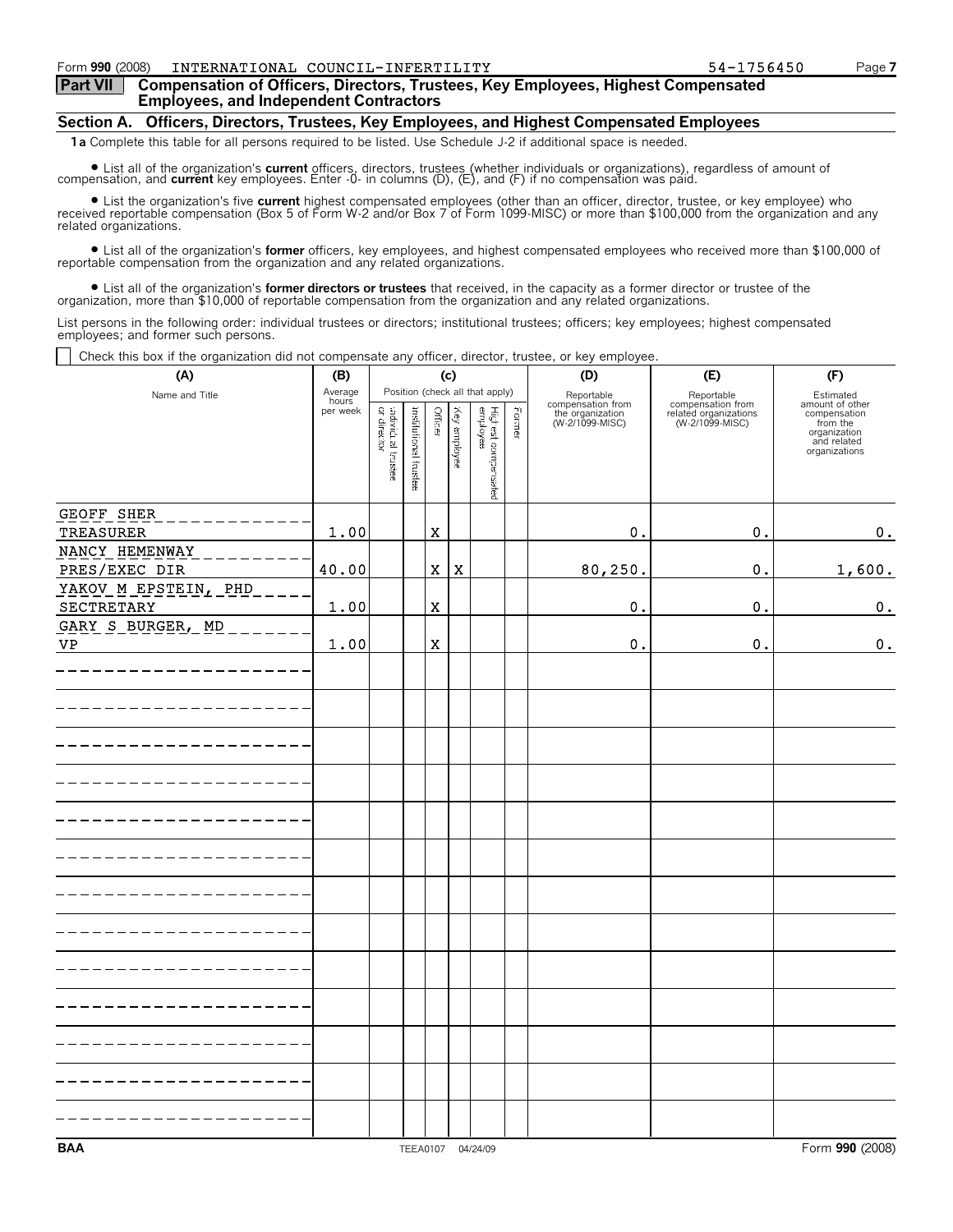|              | Form 990 (2008) INTERNATIONAL COUNCIL-INFERTILITY                                                                                                                                                                   |                                                                                                                                         |                       |         |              |                                   |        |                                                                        | 54-1756450                                                                  |                     |                                                                                                          | Page 8 |
|--------------|---------------------------------------------------------------------------------------------------------------------------------------------------------------------------------------------------------------------|-----------------------------------------------------------------------------------------------------------------------------------------|-----------------------|---------|--------------|-----------------------------------|--------|------------------------------------------------------------------------|-----------------------------------------------------------------------------|---------------------|----------------------------------------------------------------------------------------------------------|--------|
|              | Part VII   Section A. Officers, Directors, Trustees, Key Employees, and Highest Compensated Employees (cont.)                                                                                                       |                                                                                                                                         |                       |         |              |                                   |        |                                                                        |                                                                             |                     |                                                                                                          |        |
|              | (A)                                                                                                                                                                                                                 | (B)                                                                                                                                     |                       |         | (c)          |                                   |        | (D)                                                                    | (E)                                                                         |                     | (F)                                                                                                      |        |
|              | Name and Title                                                                                                                                                                                                      | Average Position (check all that apply)<br>hours<br>  rudividual true<br>  video difference<br>  video difference<br>  video difference | Institutional trustee | Officer | Key employee | Highest compen<br>emplovee<br>ନ୍ମ | Former | Reportable<br>compensation from<br>the organization<br>(W-2/1099-MISC) | Reportable<br>compensation from<br>related organizations<br>(W-2/1099-MISC) |                     | Estimated<br>amount of other<br>compensation<br>from the<br>organization<br>and related<br>organizations |        |
|              |                                                                                                                                                                                                                     |                                                                                                                                         |                       |         |              |                                   |        |                                                                        |                                                                             |                     |                                                                                                          |        |
|              |                                                                                                                                                                                                                     |                                                                                                                                         |                       |         |              |                                   |        |                                                                        |                                                                             |                     |                                                                                                          |        |
|              |                                                                                                                                                                                                                     |                                                                                                                                         |                       |         |              |                                   |        |                                                                        |                                                                             |                     |                                                                                                          |        |
|              |                                                                                                                                                                                                                     |                                                                                                                                         |                       |         |              |                                   |        |                                                                        |                                                                             |                     |                                                                                                          |        |
|              |                                                                                                                                                                                                                     |                                                                                                                                         |                       |         |              |                                   |        |                                                                        |                                                                             |                     |                                                                                                          |        |
|              |                                                                                                                                                                                                                     |                                                                                                                                         |                       |         |              |                                   |        |                                                                        |                                                                             |                     |                                                                                                          |        |
|              |                                                                                                                                                                                                                     |                                                                                                                                         |                       |         |              |                                   |        |                                                                        |                                                                             |                     |                                                                                                          |        |
|              |                                                                                                                                                                                                                     |                                                                                                                                         |                       |         |              |                                   |        |                                                                        |                                                                             |                     |                                                                                                          |        |
|              |                                                                                                                                                                                                                     |                                                                                                                                         |                       |         |              |                                   |        |                                                                        |                                                                             |                     |                                                                                                          |        |
|              |                                                                                                                                                                                                                     |                                                                                                                                         |                       |         |              |                                   |        |                                                                        |                                                                             |                     |                                                                                                          |        |
|              |                                                                                                                                                                                                                     |                                                                                                                                         |                       |         |              |                                   |        |                                                                        |                                                                             |                     |                                                                                                          |        |
|              |                                                                                                                                                                                                                     |                                                                                                                                         |                       |         |              |                                   |        |                                                                        |                                                                             |                     |                                                                                                          |        |
|              |                                                                                                                                                                                                                     |                                                                                                                                         |                       |         |              |                                   |        |                                                                        |                                                                             |                     |                                                                                                          |        |
|              |                                                                                                                                                                                                                     |                                                                                                                                         |                       |         |              |                                   |        | 80,250.                                                                | 0.                                                                          |                     |                                                                                                          | 1,600. |
| $\mathbf{2}$ | Total number of individuals (including those in 1a) who received more than \$100,000 in reportable compensation from the<br>organization $\blacktriangleright$                                                      |                                                                                                                                         |                       |         |              |                                   |        |                                                                        |                                                                             |                     |                                                                                                          |        |
|              |                                                                                                                                                                                                                     |                                                                                                                                         |                       |         |              |                                   |        |                                                                        |                                                                             |                     | <b>Yes</b>                                                                                               | No     |
| 3            | Did the organization list any former officer, director or trustee, key employee, or highest compensated employee                                                                                                    |                                                                                                                                         |                       |         |              |                                   |        |                                                                        |                                                                             | 3                   | X                                                                                                        |        |
| 4            | For any individual listed on line 1a, is the sum of reportable compensation and other compensation from<br>the organization and related organizations greater than \$150,000? If 'Yes' complete Schedule J for such |                                                                                                                                         |                       |         |              |                                   |        |                                                                        |                                                                             | 4                   |                                                                                                          | X      |
| 5            | Did any person listed on line 1a receive or accrue compensation from any unrelated organization for services                                                                                                        |                                                                                                                                         |                       |         |              |                                   |        |                                                                        |                                                                             | 5                   |                                                                                                          | X.     |
|              | <b>Section B. Independent Contractors</b>                                                                                                                                                                           |                                                                                                                                         |                       |         |              |                                   |        |                                                                        |                                                                             |                     |                                                                                                          |        |
|              | 1 Complete this table for your five highest compensated independent contractors that received more than \$100,000 of<br>compensation from the organization.                                                         |                                                                                                                                         |                       |         |              |                                   |        |                                                                        |                                                                             |                     |                                                                                                          |        |
|              | (A)<br>Name and business address                                                                                                                                                                                    |                                                                                                                                         |                       |         |              |                                   |        | (B)<br>Description of Services                                         |                                                                             | (C)<br>Compensation |                                                                                                          |        |
|              |                                                                                                                                                                                                                     |                                                                                                                                         |                       |         |              |                                   |        |                                                                        |                                                                             |                     |                                                                                                          |        |
|              |                                                                                                                                                                                                                     |                                                                                                                                         |                       |         |              |                                   |        |                                                                        |                                                                             |                     |                                                                                                          |        |
|              |                                                                                                                                                                                                                     |                                                                                                                                         |                       |         |              |                                   |        |                                                                        |                                                                             |                     |                                                                                                          |        |
|              |                                                                                                                                                                                                                     |                                                                                                                                         |                       |         |              |                                   |        |                                                                        |                                                                             |                     |                                                                                                          |        |
|              | 2 Total number of independent contractors (including those in 1) who received more than \$100,000 in                                                                                                                |                                                                                                                                         |                       |         |              |                                   |        |                                                                        |                                                                             |                     |                                                                                                          |        |
|              | compensation from the organization $\blacktriangleright$ 0                                                                                                                                                          |                                                                                                                                         |                       |         |              |                                   |        |                                                                        |                                                                             |                     |                                                                                                          |        |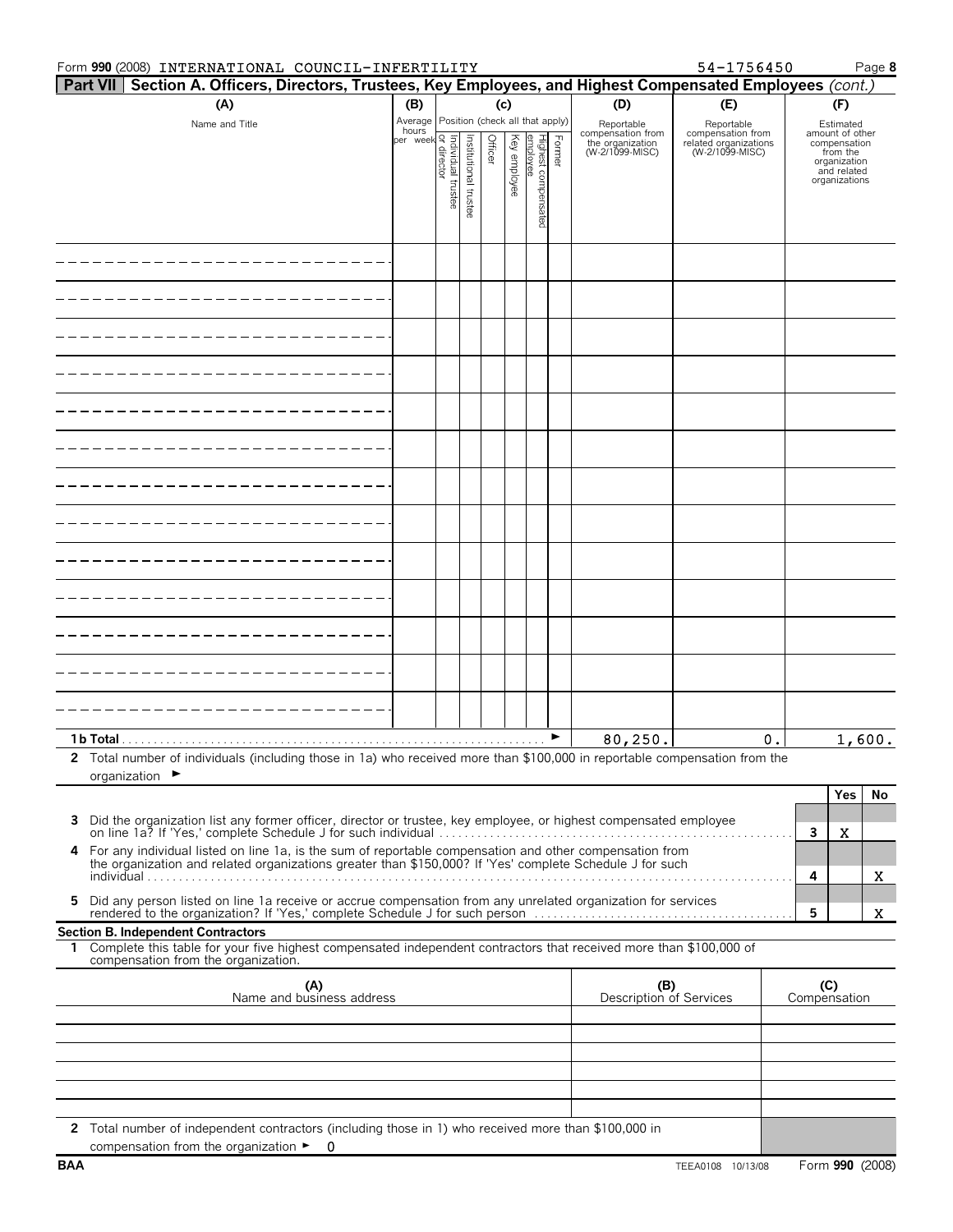#### Form **990** (2008) INTERNATIONAL COUNCIL-INFERTILITY 54-1756450 Page 9 **Part VIII Statement of Revenue**

**1a** Federated campaigns . . . . . . . . . **1 a b** Membership dues . . . . . . . . . . . . . **1b**

**(A)** Total revenue **(B)** Related or exempt function revenue **(C)** Unrelated business revenue **(D)** Revenue excluded from tax under sections 512, 513, or 514 164,885.

|                                                          |        | <b>1a</b> Federated campaigns                                                                        | 1 a            |                                              |            |        |    |                 |
|----------------------------------------------------------|--------|------------------------------------------------------------------------------------------------------|----------------|----------------------------------------------|------------|--------|----|-----------------|
|                                                          |        | <b>b</b> Membership dues                                                                             | 1 <sub>b</sub> | 75,833.                                      |            |        |    |                 |
|                                                          |        | c Fundraising events                                                                                 | 1c             |                                              |            |        |    |                 |
|                                                          |        | d Related organizations                                                                              | 1d             |                                              |            |        |    |                 |
|                                                          |        | <b>e</b> Government grants (contributions) $\ldots$                                                  | 1e             |                                              |            |        |    |                 |
| <b>PROGRAM SERVICE REVENUE AND OTHER SIMILAR AMOUNTS</b> |        | <b>f</b> All other contributions, gifts, grants, and<br>similar amounts not included above <b>16</b> |                | 89,052.                                      |            |        |    |                 |
|                                                          |        | <b>g</b> Noncash contribns included in Ins $1a-1f: \ldots$ \$                                        |                |                                              |            |        |    |                 |
|                                                          |        | h Total. Add lines 1a-1f                                                                             |                |                                              | 164,885.   |        |    |                 |
|                                                          |        |                                                                                                      |                | <b>Business Code</b>                         |            |        |    |                 |
|                                                          |        |                                                                                                      |                |                                              |            |        |    |                 |
|                                                          |        | <u>b____________________</u>                                                                         |                |                                              |            |        |    |                 |
|                                                          | C<br>d | ___________________                                                                                  |                |                                              |            |        |    |                 |
|                                                          |        | -------------------                                                                                  |                |                                              |            |        |    |                 |
|                                                          |        | __________________<br>f All other program service revenue                                            |                |                                              |            |        |    |                 |
|                                                          |        |                                                                                                      |                |                                              |            |        |    |                 |
|                                                          |        |                                                                                                      |                |                                              |            |        |    |                 |
|                                                          | 3      | Investment income (including dividends, interest and<br>other similar amounts)                       |                |                                              | 2.         | 2.     | 0. | 0.              |
|                                                          | 4      | Income from investment of tax-exempt bond proceeds. ►                                                |                |                                              |            |        |    |                 |
|                                                          | 5      |                                                                                                      |                |                                              | 9,697.     | 9,697. | 0. | 0.              |
|                                                          |        | (i) Real                                                                                             |                | (ii) Personal                                |            |        |    |                 |
|                                                          |        | <b>6a</b> Gross Rents                                                                                |                | the control of the control of the control of |            |        |    |                 |
|                                                          |        | <b>b</b> Less: rental expenses.                                                                      |                |                                              |            |        |    |                 |
|                                                          |        |                                                                                                      |                |                                              |            |        |    |                 |
|                                                          |        |                                                                                                      |                |                                              |            |        |    |                 |
|                                                          |        | (i) Securities<br>7a Gross amount from sales of<br>assets other than inventory.                      |                | (ii) Other                                   |            |        |    |                 |
|                                                          |        | <b>b</b> Less: cost or other basis                                                                   |                |                                              |            |        |    |                 |
|                                                          |        |                                                                                                      |                |                                              |            |        |    |                 |
|                                                          |        |                                                                                                      |                |                                              |            |        |    |                 |
| OTHER REVENUE                                            |        | 8a Gross income from fundraising events<br>(not including $\sqrt{5}$                                 |                |                                              |            |        |    |                 |
|                                                          |        | of contributions reported on line 1c).                                                               |                |                                              |            |        |    |                 |
|                                                          |        | See Part IV, line 18  a                                                                              |                |                                              |            |        |    |                 |
|                                                          |        | <b>b</b> Less: direct expenses <b>b</b>                                                              |                |                                              |            |        |    |                 |
|                                                          |        | c Net income or (loss) from fundraising events                                                       |                | $\blacktriangleright$                        |            |        |    |                 |
|                                                          |        | <b>9a</b> Gross income from gaming activities.<br>See Part IV, line 19  a                            |                |                                              |            |        |    |                 |
|                                                          |        | <b>b</b> Less: direct expenses $\ldots$ <b>b</b>                                                     |                |                                              |            |        |    |                 |
|                                                          |        | c Net income or (loss) from gaming activities ▶                                                      |                |                                              |            |        |    |                 |
|                                                          |        | 10a Gross sales of inventory, less returns<br>and allowances  a                                      |                |                                              |            |        |    |                 |
|                                                          |        | <b>b</b> Less: cost of goods sold $\dots \dots \dots$ <b>b</b>                                       |                |                                              |            |        |    |                 |
|                                                          |        | c Net income or (loss) from sales of inventory                                                       |                |                                              |            |        |    |                 |
|                                                          |        | Miscellaneous Revenue                                                                                |                | <b>Business Code</b>                         |            |        |    |                 |
|                                                          | 11 a   | ___________________                                                                                  |                |                                              |            |        |    |                 |
|                                                          | b      | _ _ _ _ _ _ _ _ _ _ _ _ _ _ _ _ _                                                                    |                |                                              |            |        |    |                 |
|                                                          |        | _ _ _ _ _ _ _ _ _ _ _ _ _ _ _ _ _<br>d All other revenue                                             |                |                                              |            |        |    |                 |
|                                                          |        |                                                                                                      |                | ►                                            |            |        |    |                 |
|                                                          |        |                                                                                                      |                |                                              |            |        |    |                 |
|                                                          |        | 12 Total Revenue. Add lines 1h, 2g, 3, 4, 5, 6d, 7d, 8c, 9c,                                         |                |                                              | 174,584.   | 9,699. | 0. | 0.              |
| <b>BAA</b>                                               |        |                                                                                                      |                | <b>TEEA0109</b>                              | 12/18/2008 |        |    | Form 990 (2008) |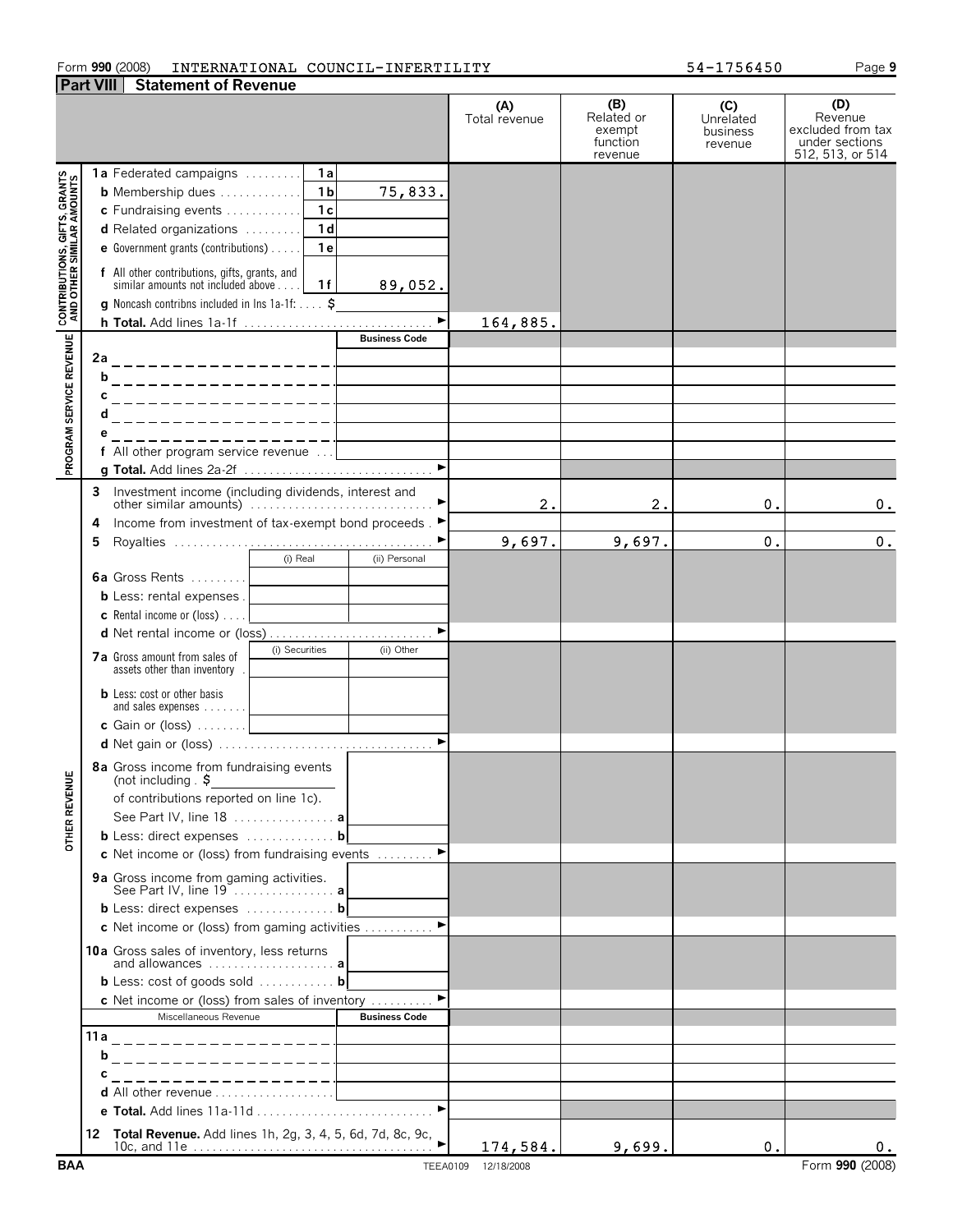## Form **990** (2008) Page **10** INTERNATIONAL COUNCIL-INFERTILITY 54-1756450

### **Part IX | Statement of Functional Expenses**

**Section 501(c)(3) and 501(c)(4) organizations must complete all columns.**

#### **All other organizations must complete column (A) but are not required to complete columns (B), (C), and (D).**

|                | Do not include amounts reported on lines<br>6b, 7b, 8b, 9b, and 10b of Part VIII.                                                                                                                                                    | (A)<br>Total expenses | (B)<br>Program service<br>expenses | (C)<br>Management and<br>general expenses | (D)<br>Fundraising<br>expenses |
|----------------|--------------------------------------------------------------------------------------------------------------------------------------------------------------------------------------------------------------------------------------|-----------------------|------------------------------------|-------------------------------------------|--------------------------------|
|                | 1 Grants and other assistance to governments<br>and organizations in the U.S. See Part IV,                                                                                                                                           |                       |                                    |                                           |                                |
| $\mathfrak{p}$ | Grants and other assistance to individuals in<br>the U.S. See Part IV, line 22                                                                                                                                                       |                       |                                    |                                           |                                |
| 3              | Grants and other assistance to governments,<br>organizations, and individuals outside the<br>U.S. See Part IV, lines 15 and 16                                                                                                       |                       |                                    |                                           |                                |
| 4              | Benefits paid to or for members                                                                                                                                                                                                      |                       |                                    |                                           |                                |
| 5              | Compensation of current officers, directors,<br>trustees, and key employees                                                                                                                                                          | 81,850.               | 65,480.                            | 12,278.                                   | 4,092.                         |
| 6              | Compensation not included above, to<br>disqualified persons (as defined under<br>section 4958(f)(1) and persons described in                                                                                                         |                       |                                    |                                           |                                |
| 7              | Other salaries and wages                                                                                                                                                                                                             | 51,360.               | 34,322.                            | 14,470.                                   | 2,568.                         |
| 8              | Pension plan contributions (include section<br>401(k) and section 403(b) employer                                                                                                                                                    |                       |                                    |                                           |                                |
| 9              | Other employee benefits                                                                                                                                                                                                              | 1,609.                | 1,127.                             | 402.                                      | 80.                            |
| 10             | Payroll taxes                                                                                                                                                                                                                        | 6, 154.               | 4,615.                             | 1,231.                                    | 308.                           |
|                | 11 Fees for services (non-employees)                                                                                                                                                                                                 |                       |                                    |                                           |                                |
|                | a Management                                                                                                                                                                                                                         |                       |                                    |                                           |                                |
|                |                                                                                                                                                                                                                                      | 415.                  | 0.                                 | 415.                                      | $0$ .                          |
|                |                                                                                                                                                                                                                                      | 2,039.                | $\mathbf 0$ .                      | 2,039.                                    | 0.                             |
|                | d Lobbying                                                                                                                                                                                                                           |                       |                                    |                                           |                                |
|                | e Prof fundraising svcs. See Part IV, In 17                                                                                                                                                                                          |                       |                                    |                                           |                                |
|                | f Investment management fees                                                                                                                                                                                                         |                       |                                    |                                           |                                |
|                |                                                                                                                                                                                                                                      | 870.                  | 515.                               | 355.                                      | $0$ .                          |
|                | 12 Advertising and promotion                                                                                                                                                                                                         | 1,436.                | 1,436.                             | 0.                                        | $0$ .                          |
| 13             | Office expenses                                                                                                                                                                                                                      |                       |                                    |                                           |                                |
| 14             |                                                                                                                                                                                                                                      | 16,437.               | 16,437.                            | $\mathbf 0$ .                             | 0.                             |
| 15<br>16       | Occupancy                                                                                                                                                                                                                            | 600.                  | 0.                                 | 600.                                      | 0.                             |
| 17             |                                                                                                                                                                                                                                      | 99.                   | 99.                                | 0.                                        | 0.                             |
| 18             | Payments of travel or entertainment<br>expenses for any federal, state, or local<br>public officials                                                                                                                                 |                       |                                    |                                           |                                |
|                | 19 Conferences, conventions, and meetings                                                                                                                                                                                            | 145.                  | 104.                               | 41.                                       | $0$ .                          |
| 20             |                                                                                                                                                                                                                                      | 4,737.                | 4,543.                             | 194.                                      | $\mathbf 0$ .                  |
|                | 21 Payments to affiliates                                                                                                                                                                                                            |                       |                                    |                                           |                                |
| 22             | Depreciation, depletion, and amortization                                                                                                                                                                                            | 3,122.                | 3,122.                             | 0.                                        | 0.                             |
| 23             | $Insurance \ldots \ldots \ldots \ldots \ldots \ldots \ldots \ldots \ldots$                                                                                                                                                           | 1,660.                | 0.                                 | 1,660.                                    | $\mathbf 0$ .                  |
| 24             | Other expenses. Itemize expenses not<br>covered above. (Expenses grouped together<br>and labeled miscellaneous may not exceed<br>5% of total expenses shown on line 25                                                               |                       |                                    |                                           |                                |
|                | a BANK CHARGES                                                                                                                                                                                                                       | 675.                  | 432.                               | 243.                                      | 0.                             |
|                | <b>b CREDIT CARD FEES</b>                                                                                                                                                                                                            | 2,684.                | 2,684.                             | Ο.                                        | 0.                             |
|                | c CONTRIBUTION                                                                                                                                                                                                                       | 50.                   | 50.                                | Ο.                                        | $0$ .                          |
|                | d DUES & SUBSCRIPTIONS                                                                                                                                                                                                               | 716.                  | 537.                               | 179.                                      | $\mathfrak o$ .                |
|                | e EDUCATION                                                                                                                                                                                                                          | 533.                  | 533.                               | 0.                                        | $0$ .                          |
|                | f All other expenses $\dots\dots\dots\dots\dots\dots\dots\dots\dots\dots\dots$                                                                                                                                                       | 10,002.               | 8,447.                             | 1,555.                                    | $0$ .                          |
| 25             | Total functional expenses. Add lines 1 through 24f                                                                                                                                                                                   | 187, 193.             | 144,483.                           | 35,662.                                   | 7,048.                         |
| 26             | Joint Costs. Check here $\blacktriangleright$<br>if following<br>SOP 98-2. Complete this line only if the<br>organization reported in column (B) joint<br>costs from a combined educational<br>campaign and fundraising solicitation |                       |                                    |                                           |                                |

**BAA** Form **990** (2008)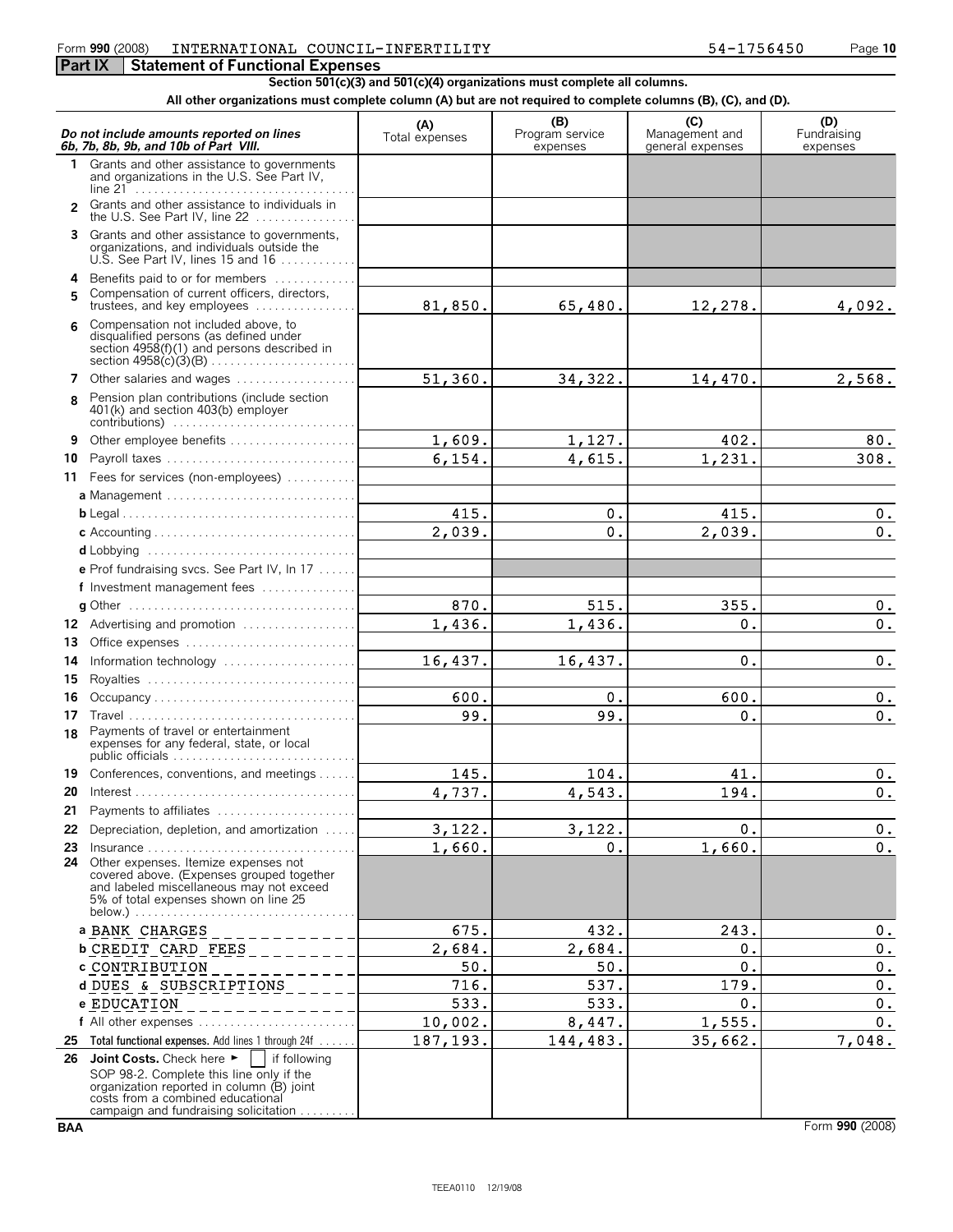#### Form **990** (2008) INTERNATIONAL COUNCIL-INFERTILITY 54-1756450 Page 11

|                                    | <b>Part X</b> | <b>Balance Sheet</b>                                                                                                                                                                                                  |         |                  |                          |                 |                    |            |                 |
|------------------------------------|---------------|-----------------------------------------------------------------------------------------------------------------------------------------------------------------------------------------------------------------------|---------|------------------|--------------------------|-----------------|--------------------|------------|-----------------|
|                                    |               |                                                                                                                                                                                                                       |         |                  | (A)<br>Beginning of year |                 | (B)<br>End of year |            |                 |
|                                    |               |                                                                                                                                                                                                                       |         |                  | 16,336.                  | 1               |                    |            | 14,524.         |
|                                    | 2             |                                                                                                                                                                                                                       |         |                  | 2,221.                   | $\overline{2}$  |                    |            | 909.            |
|                                    | 3             |                                                                                                                                                                                                                       |         |                  |                          | 3               |                    | 31,276.    |                 |
|                                    | 4             |                                                                                                                                                                                                                       |         |                  | 3,160.                   | 4               |                    | 12,279.    |                 |
|                                    | 5             | Receivables from current and former officers, directors, trustees, key employees,<br>or other related parties. Complete Part II of Schedule L                                                                         |         |                  |                          | 5               |                    |            |                 |
|                                    | 6             | Receivables from other disqualified persons (as defined under section 4958(f)(1))                                                                                                                                     |         |                  |                          |                 |                    |            |                 |
|                                    |               | and persons described in section 4958(c)(3)(B). Complete Part II of Schedule L                                                                                                                                        |         |                  |                          | 6               |                    |            |                 |
|                                    | 7             |                                                                                                                                                                                                                       |         |                  |                          | $\overline{7}$  |                    |            |                 |
| A<br>S<br>S<br>E<br>T              | 8             |                                                                                                                                                                                                                       |         |                  |                          | 8               |                    |            |                 |
|                                    | 9             |                                                                                                                                                                                                                       |         |                  |                          | 9               |                    |            | 493.            |
|                                    |               | 10a Land, buildings, and equipment: cost basis  10a                                                                                                                                                                   |         | 18,749.          |                          |                 |                    |            |                 |
|                                    |               | <b>b</b> Less: accumulated depreciation. Complete Part VI of                                                                                                                                                          |         |                  |                          |                 |                    |            |                 |
|                                    |               |                                                                                                                                                                                                                       |         | 17,020.          | 4,851.                   | 10 <sub>c</sub> |                    |            | 1,729.          |
|                                    | 11            |                                                                                                                                                                                                                       |         |                  |                          | 11              |                    |            |                 |
|                                    | 12            | Investments – other securities. See Part IV, line 11                                                                                                                                                                  |         | 12               |                          |                 |                    |            |                 |
|                                    | 13            | Investments – program-related. See Part IV, line 11                                                                                                                                                                   |         |                  |                          | 13              |                    |            |                 |
|                                    | 14            |                                                                                                                                                                                                                       |         |                  |                          | 14              |                    |            |                 |
|                                    | 15            |                                                                                                                                                                                                                       |         |                  |                          | 15              |                    |            |                 |
|                                    | 16            |                                                                                                                                                                                                                       |         |                  | 26,568.                  | 16              |                    | 61, 210.   |                 |
|                                    | 17            |                                                                                                                                                                                                                       |         |                  | 43,514.                  | 17              |                    | 33,663.    |                 |
|                                    | 18            |                                                                                                                                                                                                                       |         |                  | 18                       |                 |                    |            |                 |
|                                    | 19            |                                                                                                                                                                                                                       |         |                  | 19                       |                 |                    |            |                 |
|                                    | 20            |                                                                                                                                                                                                                       |         |                  | 20                       |                 |                    |            |                 |
| A<br>B                             | 21            | Escrow account liability. Complete Part IV of Schedule D                                                                                                                                                              |         |                  |                          | 21              |                    |            |                 |
| L<br>J.<br>т                       | 22            | Payables to current and former officers, directors, trustees, key employees, highest compensated employees, and disqualified persons. Complete Part II                                                                |         |                  |                          |                 |                    |            |                 |
|                                    |               |                                                                                                                                                                                                                       |         | 22               |                          |                 |                    |            |                 |
| $\frac{E}{S}$                      | 23            | Secured mortgages and notes payable to unrelated third parties                                                                                                                                                        |         |                  |                          | 23              |                    |            |                 |
|                                    | 24            |                                                                                                                                                                                                                       |         |                  | 1,873.                   | 24              |                    |            | 230.            |
|                                    | 25            |                                                                                                                                                                                                                       |         |                  | 1,796.                   | 25              |                    | 53,143.    |                 |
|                                    | 26            |                                                                                                                                                                                                                       | 47,183. | 26               |                          | 87,036.         |                    |            |                 |
| n<br>F                             |               | Organizations that follow SFAS 117, check here $\blacktriangleright$   and complete lines                                                                                                                             |         |                  |                          |                 |                    |            |                 |
|                                    |               | 27 through 29 and lines 33 and 34.                                                                                                                                                                                    |         |                  |                          |                 |                    |            |                 |
| ŝ                                  | 27            |                                                                                                                                                                                                                       |         |                  |                          | 27              |                    |            |                 |
| m<br>T                             | 28            |                                                                                                                                                                                                                       |         |                  |                          | 28<br>29        |                    |            |                 |
| $\overset{\mathsf{O}}{\mathsf{R}}$ | 29            | Organizations that do not follow SFAS 117, check here ►                                                                                                                                                               |         | $X$ and complete |                          |                 |                    |            |                 |
|                                    |               |                                                                                                                                                                                                                       |         |                  |                          |                 |                    |            |                 |
| 5<br>5<br>5                        |               | lines 30 through 34.                                                                                                                                                                                                  |         |                  |                          | 30              |                    |            |                 |
|                                    | 30<br>31      | Paid-in or capital surplus, or land, building, and equipment fund                                                                                                                                                     |         |                  |                          | 31              |                    |            |                 |
|                                    | 32            | Retained earnings, endowment, accumulated income, or other funds                                                                                                                                                      |         |                  | $-20,615.$               | 32              |                    | $-25,826.$ |                 |
|                                    | 33            |                                                                                                                                                                                                                       |         |                  | $-20,615.$               | 33              |                    | $-25,826.$ |                 |
| <b>BALANCES</b>                    | 34            |                                                                                                                                                                                                                       |         |                  | 26,568.                  | 34              |                    | 61, 210.   |                 |
|                                    | Part XI       | <b>Financial Statements and Reporting</b>                                                                                                                                                                             |         |                  |                          |                 |                    |            |                 |
|                                    |               |                                                                                                                                                                                                                       |         |                  |                          |                 |                    | Yes        | No              |
| 1                                  |               | Accounting method used to prepare the Form 990:                                                                                                                                                                       | Cash    | X Accrual        | Other                    |                 |                    |            |                 |
|                                    |               | 2a Were the organization's financial statements compiled or reviewed by an independent accountant?                                                                                                                    |         |                  |                          |                 | 2a                 | X          |                 |
|                                    |               |                                                                                                                                                                                                                       |         |                  |                          |                 | 2 <sub>b</sub>     |            | X               |
|                                    |               |                                                                                                                                                                                                                       |         |                  |                          |                 |                    |            |                 |
|                                    |               | c If 'Yes' to 2a or 2b, does the organization have a committee that assumes responsibility for oversight of the audit, review, or compilation of its financial statements and selection of an independent accountant? |         |                  |                          |                 | 2c                 |            | X               |
|                                    |               | 3a As a result of a federal award, was the organization required to undergo an audit or audits as set forth in the Single                                                                                             |         |                  |                          |                 | 3a                 |            | X.              |
|                                    |               |                                                                                                                                                                                                                       |         |                  |                          |                 | 3 <sub>b</sub>     |            |                 |
| <b>BAA</b>                         |               |                                                                                                                                                                                                                       |         |                  |                          |                 |                    |            | Form 990 (2008) |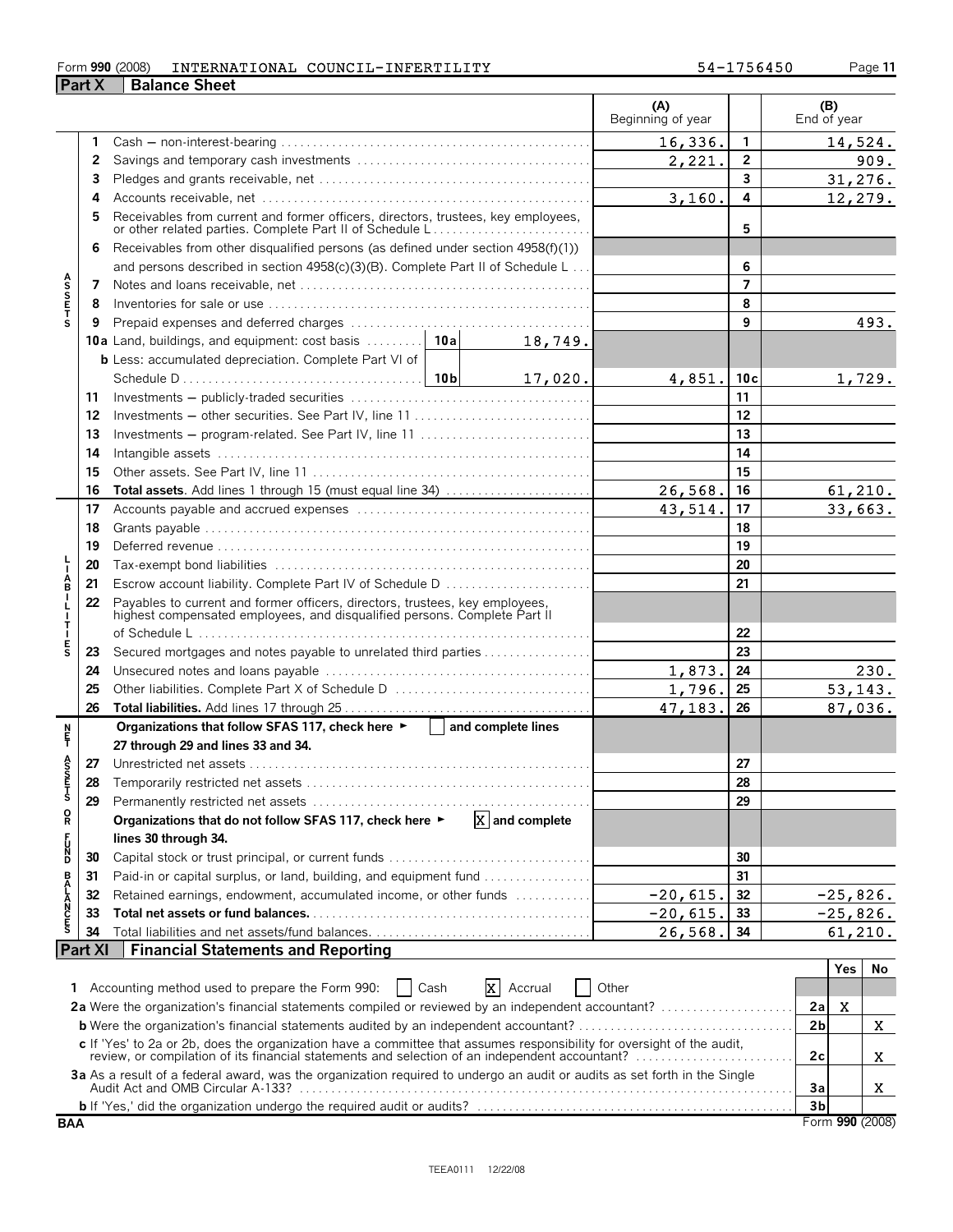|              | <b>SCHEDULE A</b><br>(Form 990 or 990-EZ)                                                                                                                                                                                                                                                                                                                                                                                                                                                       |  | <b>Public Charity Status and Public Support</b>            |                                                                                                                                                                                                                                                                                                                                                                                                                        | 2008                                                                                                           |                                                                                   |                                |                                                                           |     |                                                                      |                                      |            |    |
|--------------|-------------------------------------------------------------------------------------------------------------------------------------------------------------------------------------------------------------------------------------------------------------------------------------------------------------------------------------------------------------------------------------------------------------------------------------------------------------------------------------------------|--|------------------------------------------------------------|------------------------------------------------------------------------------------------------------------------------------------------------------------------------------------------------------------------------------------------------------------------------------------------------------------------------------------------------------------------------------------------------------------------------|----------------------------------------------------------------------------------------------------------------|-----------------------------------------------------------------------------------|--------------------------------|---------------------------------------------------------------------------|-----|----------------------------------------------------------------------|--------------------------------------|------------|----|
|              |                                                                                                                                                                                                                                                                                                                                                                                                                                                                                                 |  |                                                            |                                                                                                                                                                                                                                                                                                                                                                                                                        | To be completed by all section 501 (c)(3) organizations and section 4947(a)(1)<br>nonexempt charitable trusts. |                                                                                   |                                |                                                                           |     |                                                                      |                                      |            |    |
|              | Department of the Treasury<br>Internal Revenue Service                                                                                                                                                                                                                                                                                                                                                                                                                                          |  |                                                            | Attach to Form 990 or Form 990-EZ. > See separate instructions.                                                                                                                                                                                                                                                                                                                                                        |                                                                                                                |                                                                                   |                                |                                                                           |     |                                                                      | <b>Open to Public</b>                | Inspection |    |
|              | Name of the organization                                                                                                                                                                                                                                                                                                                                                                                                                                                                        |  |                                                            |                                                                                                                                                                                                                                                                                                                                                                                                                        |                                                                                                                |                                                                                   | Employer identification number |                                                                           |     |                                                                      |                                      |            |    |
|              |                                                                                                                                                                                                                                                                                                                                                                                                                                                                                                 |  | INTERNATIONAL COUNCIL-INFERTILITY                          |                                                                                                                                                                                                                                                                                                                                                                                                                        |                                                                                                                |                                                                                   |                                |                                                                           |     | 54-1756450                                                           |                                      |            |    |
| Part I       |                                                                                                                                                                                                                                                                                                                                                                                                                                                                                                 |  |                                                            | <b>Reason for Public Charity Status</b> (All organizations must complete this part.)                                                                                                                                                                                                                                                                                                                                   |                                                                                                                |                                                                                   |                                |                                                                           |     | (see instructions)                                                   |                                      |            |    |
|              |                                                                                                                                                                                                                                                                                                                                                                                                                                                                                                 |  |                                                            | The organization is not a private foundation because it is: (Please check only <b>one</b> organization.)<br>A church, convention of churches or association of churches described in section 170(b)(1)(A)(i).                                                                                                                                                                                                          |                                                                                                                |                                                                                   |                                |                                                                           |     |                                                                      |                                      |            |    |
| 1<br>2       |                                                                                                                                                                                                                                                                                                                                                                                                                                                                                                 |  |                                                            | A school described in section 170(b)(1)(A)(ii). (Attach Schedule E.)                                                                                                                                                                                                                                                                                                                                                   |                                                                                                                |                                                                                   |                                |                                                                           |     |                                                                      |                                      |            |    |
| 3            |                                                                                                                                                                                                                                                                                                                                                                                                                                                                                                 |  |                                                            | A hospital or cooperative hospital service organization described in <b>section 170(b)(1)(A)(iii).</b> (Attach Schedule H.)                                                                                                                                                                                                                                                                                            |                                                                                                                |                                                                                   |                                |                                                                           |     |                                                                      |                                      |            |    |
| 4            |                                                                                                                                                                                                                                                                                                                                                                                                                                                                                                 |  |                                                            | A medical research organization operated in conjunction with a hospital described in section 170(b)(1)(A)(iii). Enter the hospital's                                                                                                                                                                                                                                                                                   |                                                                                                                |                                                                                   |                                |                                                                           |     |                                                                      |                                      |            |    |
|              | name, city, and state:                                                                                                                                                                                                                                                                                                                                                                                                                                                                          |  |                                                            |                                                                                                                                                                                                                                                                                                                                                                                                                        |                                                                                                                |                                                                                   |                                |                                                                           |     |                                                                      |                                      |            |    |
| 5            |                                                                                                                                                                                                                                                                                                                                                                                                                                                                                                 |  | 170(b) $(1)(A)(iv)$ . (Complete Part II.)                  | An organization operated for the benefit of a college or university owned or operated by a governmental unit described in section                                                                                                                                                                                                                                                                                      |                                                                                                                |                                                                                   |                                |                                                                           |     |                                                                      |                                      |            |    |
| 6<br>7       | X                                                                                                                                                                                                                                                                                                                                                                                                                                                                                               |  | in section 170(b)(1)(A)(vi). (Complete Part II.)           | A federal, state, or local government or governmental unit described in section 170(b)(1)(A)(v).<br>An organization that normally receives a substantial part of its support from a governmental unit or from the general public described                                                                                                                                                                             |                                                                                                                |                                                                                   |                                |                                                                           |     |                                                                      |                                      |            |    |
| 8            |                                                                                                                                                                                                                                                                                                                                                                                                                                                                                                 |  |                                                            | A community trust described in section 170(b)(1)(A)(vi). (Complete Part II.)                                                                                                                                                                                                                                                                                                                                           |                                                                                                                |                                                                                   |                                |                                                                           |     |                                                                      |                                      |            |    |
| 9            |                                                                                                                                                                                                                                                                                                                                                                                                                                                                                                 |  | June 30, 1975. See section 509(a)(2). (Complete Part III.) | An organization that normally receives: (1) more than 33-1/3 % of its support from contributions, membership fees, and gross receipts<br>from activities related to its exempt functions – subject to certain exceptions, and (2) no more than 33-1/3 % of its support from gross<br>investment income and unrelated business taxable income (less section 511 tax) from businesses acquired by the organization after |                                                                                                                |                                                                                   |                                |                                                                           |     |                                                                      |                                      |            |    |
| 10           |                                                                                                                                                                                                                                                                                                                                                                                                                                                                                                 |  |                                                            |                                                                                                                                                                                                                                                                                                                                                                                                                        |                                                                                                                |                                                                                   |                                |                                                                           |     |                                                                      |                                      |            |    |
| 11           | An organization organized and operated exclusively to test for public safety. See section 509(a)(4). (see instructions)<br>An organization organized and operated exclusively for the benefit of, to perform the functions of, or carry out the purposes of one or<br>more publicly supported organizations described in section 509(a)(1) or section 509(a)(2). See section 509(a)(3). Check the box that<br>describes the type of supporting organization and complete lines 11e through 11h. |  |                                                            |                                                                                                                                                                                                                                                                                                                                                                                                                        |                                                                                                                |                                                                                   |                                |                                                                           |     |                                                                      |                                      |            |    |
|              | Type I<br>a                                                                                                                                                                                                                                                                                                                                                                                                                                                                                     |  | Type II<br>b                                               | $\mathbf{c}$   Type III - Functionally integrated                                                                                                                                                                                                                                                                                                                                                                      |                                                                                                                |                                                                                   |                                |                                                                           |     | d                                                                    | Type III- Other                      |            |    |
| e            |                                                                                                                                                                                                                                                                                                                                                                                                                                                                                                 |  |                                                            | By checking this box, I certify that the organization is not controlled directly or indirectly by one or more disqualified persons other                                                                                                                                                                                                                                                                               |                                                                                                                |                                                                                   |                                |                                                                           |     |                                                                      |                                      |            |    |
|              | $509(a)(2)$ .                                                                                                                                                                                                                                                                                                                                                                                                                                                                                   |  |                                                            | than foundation managers and other than one or more publicly supported organizations described in section 509(a)(1) or section                                                                                                                                                                                                                                                                                         |                                                                                                                |                                                                                   |                                |                                                                           |     |                                                                      |                                      |            |    |
| f            |                                                                                                                                                                                                                                                                                                                                                                                                                                                                                                 |  |                                                            | If the organization received a written determination from the IRS that is a Type I, Type II or Type III supporting organization,                                                                                                                                                                                                                                                                                       |                                                                                                                |                                                                                   |                                |                                                                           |     |                                                                      |                                      |            |    |
| g            |                                                                                                                                                                                                                                                                                                                                                                                                                                                                                                 |  |                                                            | Since August 17, 2006, has the organization accepted any gift or contribution from any of the following persons?                                                                                                                                                                                                                                                                                                       |                                                                                                                |                                                                                   |                                |                                                                           |     |                                                                      |                                      |            |    |
|              |                                                                                                                                                                                                                                                                                                                                                                                                                                                                                                 |  |                                                            |                                                                                                                                                                                                                                                                                                                                                                                                                        |                                                                                                                |                                                                                   |                                |                                                                           |     |                                                                      |                                      | Yes        | No |
|              | (i)                                                                                                                                                                                                                                                                                                                                                                                                                                                                                             |  |                                                            | a person who directly or indirectly controls, either alone or together with persons described in (ii) and (iii)                                                                                                                                                                                                                                                                                                        |                                                                                                                |                                                                                   |                                |                                                                           |     |                                                                      | 11 g (i)                             |            |    |
|              | (i)                                                                                                                                                                                                                                                                                                                                                                                                                                                                                             |  |                                                            |                                                                                                                                                                                                                                                                                                                                                                                                                        |                                                                                                                |                                                                                   |                                |                                                                           |     |                                                                      | 11g (ii)                             |            |    |
|              | (iii)                                                                                                                                                                                                                                                                                                                                                                                                                                                                                           |  |                                                            |                                                                                                                                                                                                                                                                                                                                                                                                                        |                                                                                                                |                                                                                   |                                |                                                                           |     |                                                                      | 11 g (iii)                           |            |    |
| h            |                                                                                                                                                                                                                                                                                                                                                                                                                                                                                                 |  |                                                            | Provide the following information about the organizations the organization supports.                                                                                                                                                                                                                                                                                                                                   |                                                                                                                |                                                                                   |                                |                                                                           |     |                                                                      |                                      |            |    |
|              | (i) Name of Supported<br>Organization                                                                                                                                                                                                                                                                                                                                                                                                                                                           |  | $(ii)$ $EIN$                                               | (iii) Type of organization<br>(described on lines 1–9<br>above or IRC section<br>(see instructions))                                                                                                                                                                                                                                                                                                                   | OL                                                                                                             | (iv) Is the<br>janization in col.<br>(i) listed in your<br>governing<br>document? |                                | (v) Did you notify<br>the organization in<br>col. (i) of<br>your support? |     | (vi) is the<br>organization in coll<br>(i) organized in the<br>U.S.? | (vii) Amount of Support              |            |    |
|              |                                                                                                                                                                                                                                                                                                                                                                                                                                                                                                 |  |                                                            |                                                                                                                                                                                                                                                                                                                                                                                                                        | Yes                                                                                                            | No                                                                                | Yes                            | No                                                                        | Yes | No                                                                   |                                      |            |    |
|              |                                                                                                                                                                                                                                                                                                                                                                                                                                                                                                 |  |                                                            |                                                                                                                                                                                                                                                                                                                                                                                                                        |                                                                                                                |                                                                                   |                                |                                                                           |     |                                                                      |                                      |            |    |
|              |                                                                                                                                                                                                                                                                                                                                                                                                                                                                                                 |  |                                                            |                                                                                                                                                                                                                                                                                                                                                                                                                        |                                                                                                                |                                                                                   |                                |                                                                           |     |                                                                      |                                      |            |    |
|              |                                                                                                                                                                                                                                                                                                                                                                                                                                                                                                 |  |                                                            |                                                                                                                                                                                                                                                                                                                                                                                                                        |                                                                                                                |                                                                                   |                                |                                                                           |     |                                                                      |                                      |            |    |
|              |                                                                                                                                                                                                                                                                                                                                                                                                                                                                                                 |  |                                                            |                                                                                                                                                                                                                                                                                                                                                                                                                        |                                                                                                                |                                                                                   |                                |                                                                           |     |                                                                      |                                      |            |    |
|              |                                                                                                                                                                                                                                                                                                                                                                                                                                                                                                 |  |                                                            |                                                                                                                                                                                                                                                                                                                                                                                                                        |                                                                                                                |                                                                                   |                                |                                                                           |     |                                                                      |                                      |            |    |
|              |                                                                                                                                                                                                                                                                                                                                                                                                                                                                                                 |  |                                                            |                                                                                                                                                                                                                                                                                                                                                                                                                        |                                                                                                                |                                                                                   |                                |                                                                           |     |                                                                      |                                      |            |    |
|              |                                                                                                                                                                                                                                                                                                                                                                                                                                                                                                 |  |                                                            |                                                                                                                                                                                                                                                                                                                                                                                                                        |                                                                                                                |                                                                                   |                                |                                                                           |     |                                                                      |                                      |            |    |
|              |                                                                                                                                                                                                                                                                                                                                                                                                                                                                                                 |  |                                                            |                                                                                                                                                                                                                                                                                                                                                                                                                        |                                                                                                                |                                                                                   |                                |                                                                           |     |                                                                      |                                      |            |    |
| <b>Total</b> |                                                                                                                                                                                                                                                                                                                                                                                                                                                                                                 |  |                                                            | BAA For Privacy Act and Paperwork Reduction Act Notice, see the Instructions for Form 990.                                                                                                                                                                                                                                                                                                                             |                                                                                                                |                                                                                   |                                |                                                                           |     |                                                                      | Schedule A (Form 990 or 990-EZ) 2008 |            |    |
|              |                                                                                                                                                                                                                                                                                                                                                                                                                                                                                                 |  |                                                            |                                                                                                                                                                                                                                                                                                                                                                                                                        |                                                                                                                |                                                                                   |                                |                                                                           |     |                                                                      |                                      |            |    |

**SCHEDULE A**

OMB No. 1545-0047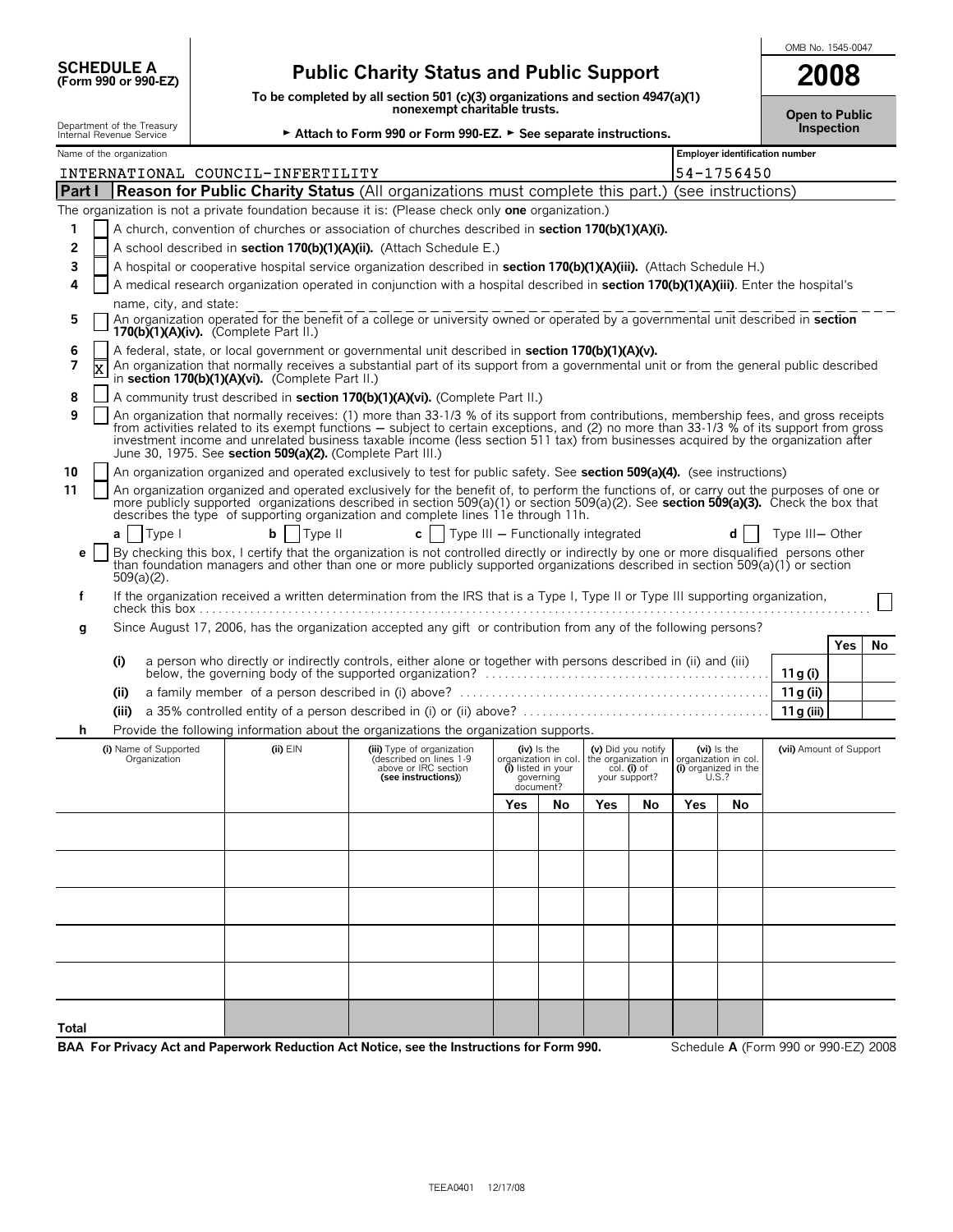| or 990-EZ ر<br>2008<br>Schedule A (Form 990 or ' | COUNCIL-INFERTILITY<br>INTERNATIONAL | 54 –<br>564.<br>45 U | $\sim$ age $\sim$ |
|--------------------------------------------------|--------------------------------------|----------------------|-------------------|
|                                                  |                                      |                      |                   |

**Part II Support Schedule for Organizations Described in Sections 170(b)(1)(A)(iv) and 170(b)(1)(A)(vi)** (Complete only if you checked the box on line 5, 7, or 8 of Part I.)  $54 - 1756450$ 

|    | <b>Section A. Public Support</b>                                                                                                                                                                                                                                                                                                                                                                                            |          |            |            |          |            |                  |  |  |
|----|-----------------------------------------------------------------------------------------------------------------------------------------------------------------------------------------------------------------------------------------------------------------------------------------------------------------------------------------------------------------------------------------------------------------------------|----------|------------|------------|----------|------------|------------------|--|--|
|    | Calendar year (or fiscal year<br>beginning in) $\rightarrow$                                                                                                                                                                                                                                                                                                                                                                | (a) 2004 | (b) $2005$ | $(c)$ 2006 | (d) 2007 | $(e)$ 2008 | (f) Total        |  |  |
| 1. | Gifts, grants, contributions and<br>membership fees received. (Do<br>not include 'unusual grants.')                                                                                                                                                                                                                                                                                                                         | 220,964. | 232,791.   | 207,220.   | 171,378. | 175,283.   | 1,007,636.       |  |  |
|    | 2 Tax revenues levied for the<br>organization's benefit and<br>either paid to it or expended<br>on its behalf                                                                                                                                                                                                                                                                                                               |          |            |            |          |            |                  |  |  |
| 3  | The value of services or<br>facilities furnished to the<br>organization by a governmental<br>unit without charge. Do not<br>include the value of services or<br>facilities generally furnished to<br>the public without charge $\dots$ .                                                                                                                                                                                    |          |            |            |          |            |                  |  |  |
| 4  | Total. Add lines 1-3                                                                                                                                                                                                                                                                                                                                                                                                        | 220,964. | 232,791.   | 207,220.   | 171,378. | 175,283.   | 1,007,636.       |  |  |
| 5. | The portion of total<br>contributions by each person<br>(other than a governmental<br>unit or publicly supported<br>organization) included on line 1<br>that exceeds 2% of the amount<br>shown on line 11, column (f)                                                                                                                                                                                                       |          |            |            |          |            |                  |  |  |
| 6  | <b>Public support.</b> Subtract line 5<br>from line $4$                                                                                                                                                                                                                                                                                                                                                                     |          |            |            |          |            | 1,007,636.       |  |  |
|    | <b>Section B. Total Support</b>                                                                                                                                                                                                                                                                                                                                                                                             |          |            |            |          |            |                  |  |  |
|    | Calendar year (or fiscal year<br>beginning in) $\rightarrow$                                                                                                                                                                                                                                                                                                                                                                | (a) 2004 | (b) 2005   | $(c)$ 2006 | (d) 2007 | $(e)$ 2008 | (f) Total        |  |  |
|    | 7 Amounts from line 4                                                                                                                                                                                                                                                                                                                                                                                                       | 220,964. | 232,791.   | 207,220.   | 171,378. | 175,283.   | 1,007,636.       |  |  |
| 8  | Gross income from interest,<br>dividends, payments received<br>on securities loans, rents,<br>royalties and income form<br>similar sources                                                                                                                                                                                                                                                                                  | 229.     | 16,480.    | 14,730.    | 19,333.  | 6,699.     | 57,471.          |  |  |
| 9  | Net income form unrelated<br>business activities, whether or<br>not the business is regularly<br>carried on                                                                                                                                                                                                                                                                                                                 |          |            |            |          |            |                  |  |  |
|    | <b>10</b> Other income. Do not include<br>gain or loss form the sale of<br>capital assets (Explain in<br>Part IV.)                                                                                                                                                                                                                                                                                                          |          |            |            | 2,695.   |            | 2,695.           |  |  |
|    | 11 Total support. Add lines 7                                                                                                                                                                                                                                                                                                                                                                                               |          |            |            |          |            | 1,067,802.       |  |  |
|    |                                                                                                                                                                                                                                                                                                                                                                                                                             |          |            |            |          | 12         |                  |  |  |
|    | 13 First five years. If the Form 990 is for the organization's first, second, third, fourth, or fifth tax year as a section 501(c)(3)<br>organization, check this box and stop here Mathematical According to the control of the state of the state of                                                                                                                                                                      |          |            |            |          |            |                  |  |  |
|    | Section C. Computation of Public Support Percentage                                                                                                                                                                                                                                                                                                                                                                         |          |            |            |          |            |                  |  |  |
| 15 | 14 Public support percentage for 2008 (line 6, column (f) divided by line 11, column (f)                                                                                                                                                                                                                                                                                                                                    |          |            |            |          | 14<br>15   | 94.37%<br>82.96% |  |  |
|    | 16a 33-1/3 support test - 2008. If the organization did not check the box on line 13, and the line 14 is 33-1/3 % or more, check this box<br>and stop here. The organization qualifies as a publicly supported organization.                                                                                                                                                                                                |          |            |            |          |            | $\mathbf{x}$     |  |  |
|    | b 33-1/3 support test - 2007. If the organization did not check a box on line 13, or 16a, and line 15 is 33-1/3% or more, check this box<br>and stop here. The organization qualifies as a publicly supported organization.                                                                                                                                                                                                 |          |            |            |          |            |                  |  |  |
|    | 17a 10%-facts-and-circumstances test - 2008. If the organization did not check a box on line 13, 16a, or 16b, and line 14 is 10%<br>or more, and if the organization meets the 'facts-and-circumstances' test, check this box and stop here. Explain in Part IV how<br>the organization meets the 'facts-and-circumstances' test. The organization qualifies as a publicly supported organization.                          |          |            |            |          |            |                  |  |  |
|    | <b>b 10%-facts-and-circumstances test - 2007.</b> If the organization did not check a box on line 13, 16a, 16b, or 17a, and line 15 is 10%<br>or more, and if the organization meets the 'facts-and-circumstances' test, check this box and stop here. Explain in Part IV how the<br>18 Private foundation. If the organization did not check a box on line, 13, 16a, 16b, 17a, or 17b, check this box and see instructions |          |            |            |          |            |                  |  |  |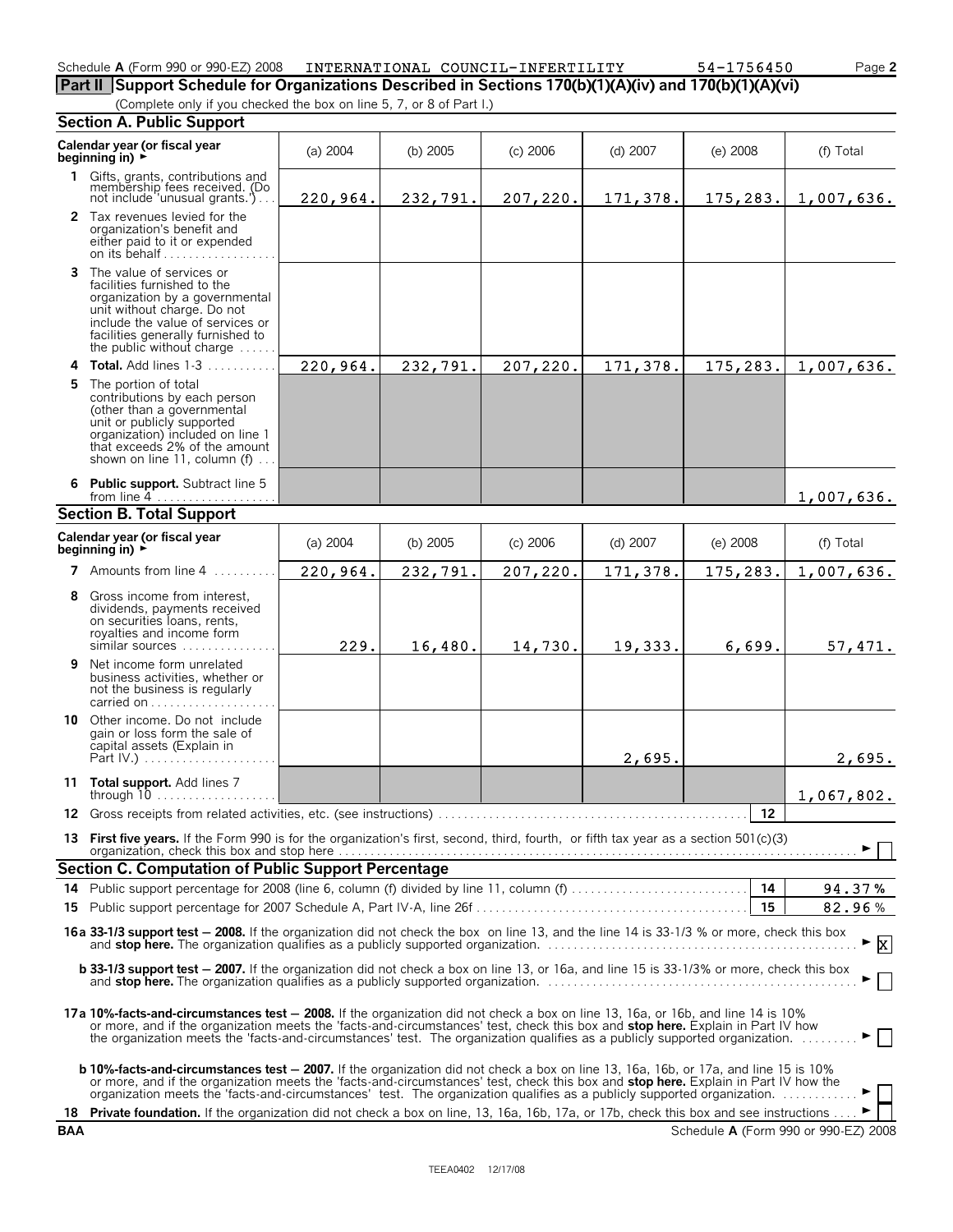### Schedule **A** (Form 990 or 990-EZ) 2008 INTERNATIONAL COUNCIL-INFERTILITY 54-1756450 Page 3

**Part III Support Schedule for Organizations Described in Section 509(a)(2)**

(Complete only if you checked the box on line 9 of Part I.)

|                | <b>Section A. Public Support</b>                                                                                                                                                                                                                                                   |          |            |            |            |            |    |           |
|----------------|------------------------------------------------------------------------------------------------------------------------------------------------------------------------------------------------------------------------------------------------------------------------------------|----------|------------|------------|------------|------------|----|-----------|
|                | Calendar year (or fiscal yr beginning in) ►                                                                                                                                                                                                                                        | (a) 2004 | (b) 2005   | $(c)$ 2006 | $(d)$ 2007 | $(e)$ 2008 |    | (f) Total |
|                | 1 Gifts, grants, contributions and<br>membership fees received. (Do<br>not include 'unusual grants.')                                                                                                                                                                              |          |            |            |            |            |    |           |
| $\overline{2}$ | Gross receipts from<br>admissions, merchandise sold<br>or services performed, or<br>facilities furnished in a activity<br>that is related to the<br>organization's tax-exempt                                                                                                      |          |            |            |            |            |    |           |
|                | 3 Gross receipts from activities that are<br>not an unrelated trade or business<br>under section 513                                                                                                                                                                               |          |            |            |            |            |    |           |
| 4              | Tax revenues levied for the<br>organization's benefit and<br>either paid to or expended on<br>its behalf                                                                                                                                                                           |          |            |            |            |            |    |           |
| 5              | The value of services or<br>facilities furnished by a<br>governmental unit to the<br>organization without charge                                                                                                                                                                   |          |            |            |            |            |    |           |
|                | <b>6 Total.</b> Add lines 1-5<br><b>7a</b> Amounts included on lines 1,<br>2, 3 received from disqualified<br>$persons$                                                                                                                                                            |          |            |            |            |            |    |           |
|                | <b>b</b> Amounts included on lines 2<br>and 3 received from other than<br>disqualified persons that<br>exceed the greater of 1% of<br>the total of lines 9, 10c, 11,<br>and 12 for the year or \$5,000                                                                             |          |            |            |            |            |    |           |
|                | c Add lines 7a and 7b                                                                                                                                                                                                                                                              |          |            |            |            |            |    |           |
| 8              | <b>Public support (Subtract line</b>                                                                                                                                                                                                                                               |          |            |            |            |            |    |           |
|                | 7c from line 6.)                                                                                                                                                                                                                                                                   |          |            |            |            |            |    |           |
|                | <b>Section B. Total Support</b>                                                                                                                                                                                                                                                    |          |            |            |            |            |    |           |
|                | <b>Calendar year</b> (or fiscal yr beginning in) $\blacktriangleright$                                                                                                                                                                                                             | (a) 2004 | (b) $2005$ | $(c)$ 2006 | $(d)$ 2007 | $(e)$ 2008 |    | (f) Total |
|                | <b>9</b> Amounts from line $6$                                                                                                                                                                                                                                                     |          |            |            |            |            |    |           |
|                | <b>10a</b> Gross income from interest,<br>dividends, payments received<br>on securities loans, rents,<br>royalties and income form<br>similar sources                                                                                                                              |          |            |            |            |            |    |           |
|                | <b>b</b> Unrelated business taxable<br>income (less section 511<br>taxes) from businesses<br>acquired after June 30, 1975                                                                                                                                                          |          |            |            |            |            |    |           |
| 11.            | c Add lines 10a and $10b$<br>Net income from unrelated business<br>activities not included inline 10b,<br>whether or not the business is<br>regularly carried on $\dots\dots\dots\dots$                                                                                            |          |            |            |            |            |    |           |
|                | 12 Other income. Do not include<br>gain or loss from the sale of<br>čapital assets (Explain in<br>Part IV.)                                                                                                                                                                        |          |            |            |            |            |    |           |
| 14             | 13 Total support. (add Ins 9, 10c, 11, and 12.)                                                                                                                                                                                                                                    |          |            |            |            |            |    |           |
|                | <b>Section C. Computation of Public Support Percentage</b>                                                                                                                                                                                                                         |          |            |            |            |            |    |           |
|                |                                                                                                                                                                                                                                                                                    |          |            |            |            |            | 15 | %         |
| 16             |                                                                                                                                                                                                                                                                                    |          |            |            |            |            | 16 | %         |
|                | Section D. Computation of Investment Income Percentage                                                                                                                                                                                                                             |          |            |            |            |            |    |           |
|                |                                                                                                                                                                                                                                                                                    |          |            |            |            |            | 17 | %         |
| 18             |                                                                                                                                                                                                                                                                                    |          |            |            |            |            | 18 | %         |
|                | 19a 33-1/3 support tests - 2008. If the organization did not check the box on line 14, and line 15 is more than 33-1/3%, and line 17 is not<br>more than 33-1/3%, check this box and stop here. The organization qualifies as a publicly supported organization                    |          |            |            |            |            |    |           |
|                | <b>b 33-1/3 support tests - 2007.</b> If the organization did not check a box on line 14 or 19a, and line 16 is more than 33-1/3%, and line 18<br>is not more than 33-1/3%, check this box and stop here. The organization qualifies as a publicly supported organization $\ldots$ |          |            |            |            |            |    |           |
|                | 20 Private foundation. If the organization did not check a box on line 14, 19a, or 19b, check this box and see instructions                                                                                                                                                        |          |            |            |            |            |    |           |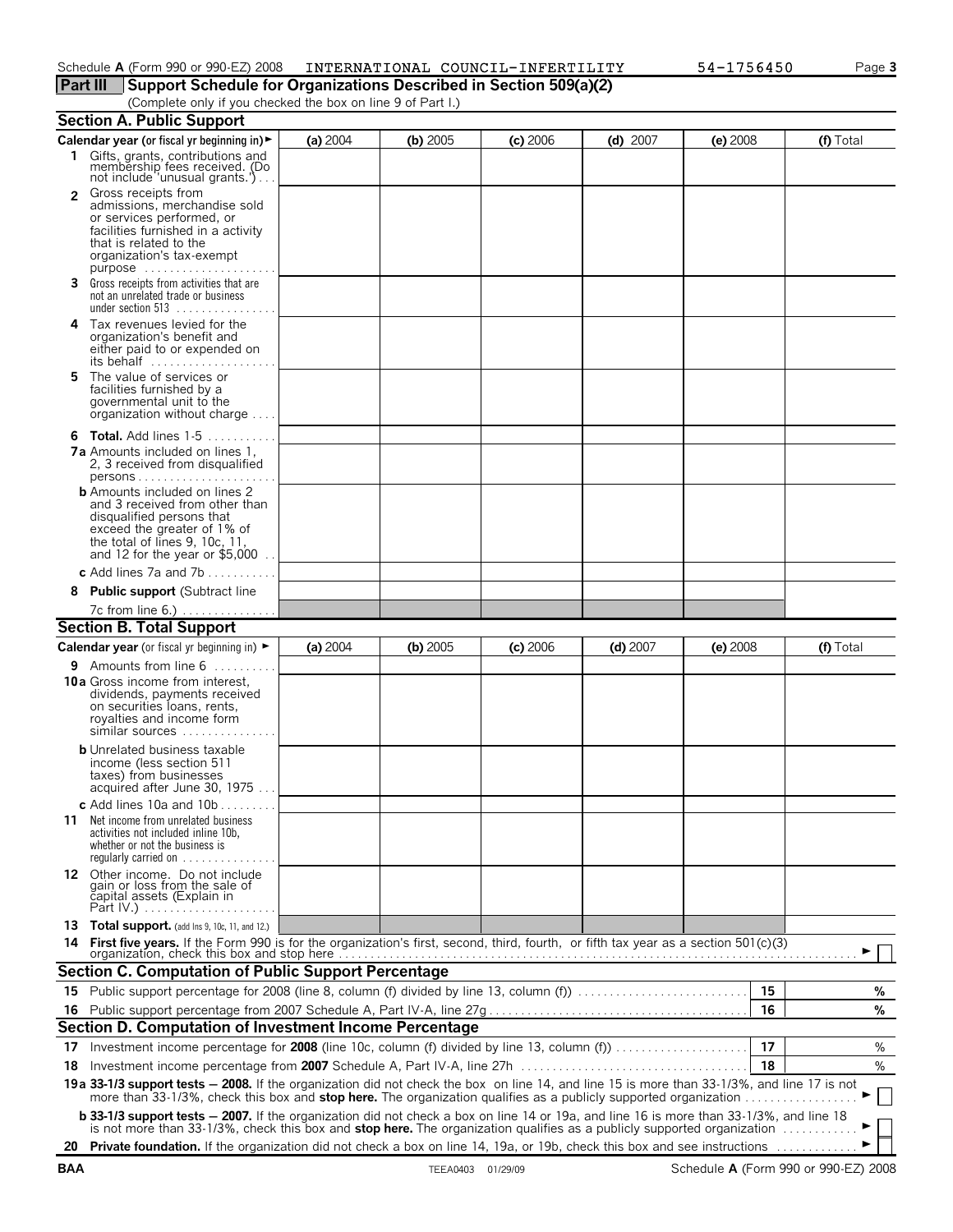| Schedule A (Form 990 or 990-EZ) 2008    INTERNATIONAL COUNCIL-INFERTILITY<br>Part IV Supplemental Information. Complete this part to provide the explanation required by Part II, line 10; |                         |                                  | 54-1756450<br>Part II, line 17a or 17b; or Part III, line 12. Provide any other additional information. (see instructions) | Page 4 |
|--------------------------------------------------------------------------------------------------------------------------------------------------------------------------------------------|-------------------------|----------------------------------|----------------------------------------------------------------------------------------------------------------------------|--------|
| Other Income Part II, Line 10                                                                                                                                                              |                         | -------------------------------- |                                                                                                                            |        |
| Description: ROYALTIES                                                                                                                                                                     |                         | _____________________            |                                                                                                                            |        |
| Description: REFUNDS PRIOR YR COSTS                                                                                                                                                        |                         | ------------------               |                                                                                                                            |        |
| 2007: 2695.                                                                                                                                                                                | _______________________ |                                  |                                                                                                                            |        |
| Description: PAYROLL TAX REFUNDS PRIOR YRS                                                                                                                                                 |                         |                                  |                                                                                                                            |        |
| Description: PINS PROVIDED AT CONFERENCES                                                                                                                                                  |                         |                                  |                                                                                                                            |        |
|                                                                                                                                                                                            |                         |                                  |                                                                                                                            |        |
|                                                                                                                                                                                            |                         |                                  |                                                                                                                            |        |
|                                                                                                                                                                                            |                         |                                  |                                                                                                                            |        |
|                                                                                                                                                                                            |                         |                                  |                                                                                                                            |        |
|                                                                                                                                                                                            |                         |                                  |                                                                                                                            |        |
|                                                                                                                                                                                            |                         |                                  |                                                                                                                            |        |
|                                                                                                                                                                                            |                         |                                  |                                                                                                                            |        |
|                                                                                                                                                                                            |                         |                                  |                                                                                                                            |        |
|                                                                                                                                                                                            |                         |                                  |                                                                                                                            |        |
|                                                                                                                                                                                            |                         |                                  |                                                                                                                            |        |
|                                                                                                                                                                                            |                         |                                  |                                                                                                                            |        |
|                                                                                                                                                                                            |                         |                                  |                                                                                                                            |        |
|                                                                                                                                                                                            |                         |                                  |                                                                                                                            |        |
|                                                                                                                                                                                            |                         |                                  |                                                                                                                            |        |
|                                                                                                                                                                                            |                         |                                  |                                                                                                                            |        |
|                                                                                                                                                                                            |                         |                                  |                                                                                                                            |        |
|                                                                                                                                                                                            |                         |                                  |                                                                                                                            |        |
|                                                                                                                                                                                            |                         |                                  |                                                                                                                            |        |
|                                                                                                                                                                                            |                         |                                  |                                                                                                                            |        |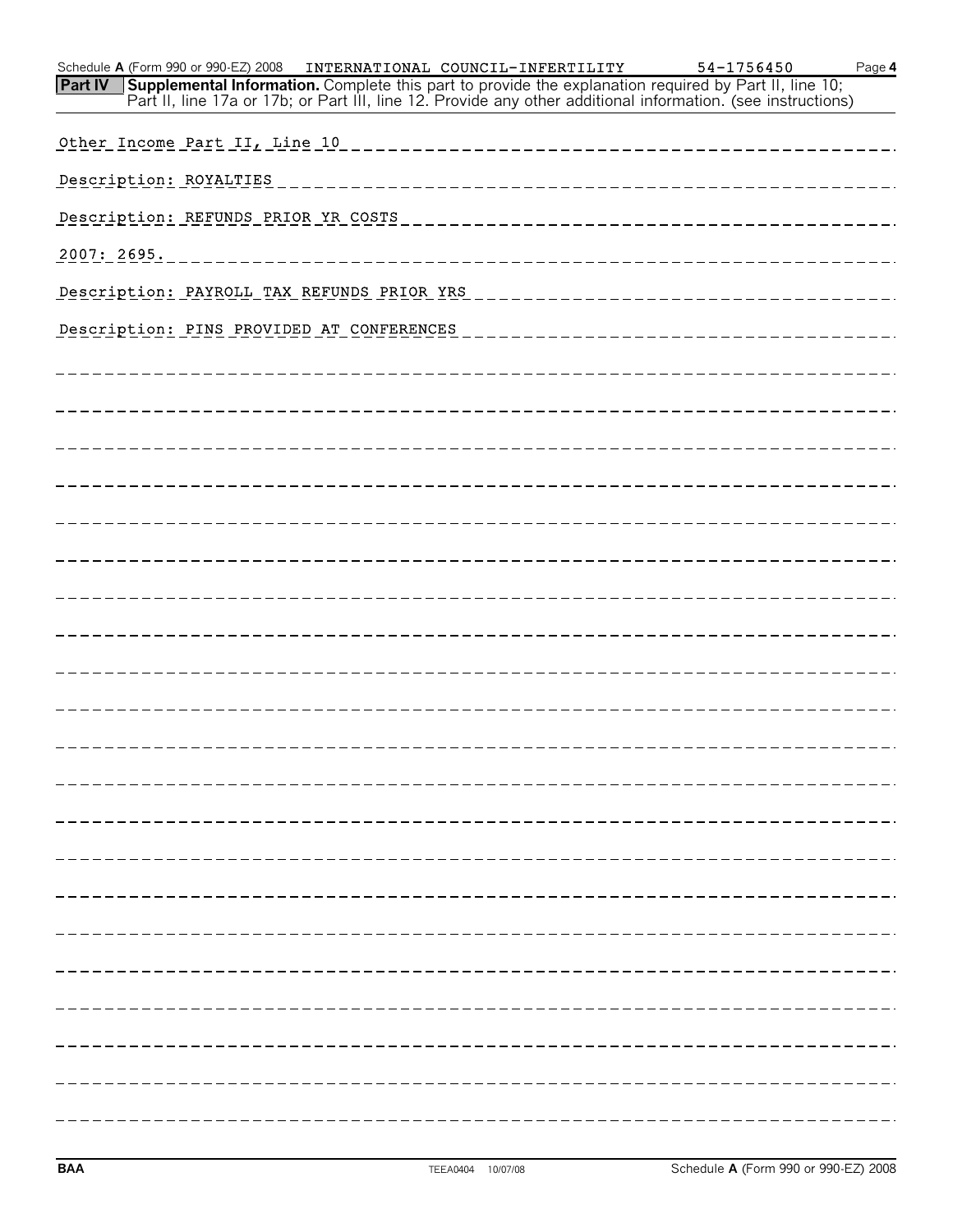|            | <b>SCHEDULE D</b> |  |
|------------|-------------------|--|
| (Form 990) |                   |  |

 $\overline{\phantom{0}}$ 

|        | <b>SCHEDULE D</b>                                      |                                                                                                                                     |                                                                                                                                                                                                                                                                                                                                                                                     |                                                     |                   |                                       |     | OMB No. 1545-0047 |
|--------|--------------------------------------------------------|-------------------------------------------------------------------------------------------------------------------------------------|-------------------------------------------------------------------------------------------------------------------------------------------------------------------------------------------------------------------------------------------------------------------------------------------------------------------------------------------------------------------------------------|-----------------------------------------------------|-------------------|---------------------------------------|-----|-------------------|
|        | (Form 990)                                             | <b>Supplemental Financial Statements</b>                                                                                            |                                                                                                                                                                                                                                                                                                                                                                                     |                                                     |                   | 2008                                  |     |                   |
|        | Department of the Treasury<br>Internal Revenue Service | Attach to Form 990. To be completed by organizations that<br>answered 'Yes,' to Form 990, Part IV, lines 6, 7, 8, 9, 10, 11, or 12. |                                                                                                                                                                                                                                                                                                                                                                                     |                                                     | <b>Inspection</b> | <b>Open to Public</b>                 |     |                   |
|        | Name of the organization                               |                                                                                                                                     |                                                                                                                                                                                                                                                                                                                                                                                     |                                                     |                   | <b>Employer Identification number</b> |     |                   |
|        |                                                        | INTERNATIONAL COUNCIL-INFERTILITY                                                                                                   |                                                                                                                                                                                                                                                                                                                                                                                     |                                                     |                   | 54-1756450                            |     |                   |
| Part I |                                                        |                                                                                                                                     | Organizations Maintaining Donor Advised Funds or Other Similar Funds or Accounts Complete if<br>the organization answered 'Yes' to Form 990, Part IV, line 6.                                                                                                                                                                                                                       |                                                     |                   |                                       |     |                   |
|        |                                                        |                                                                                                                                     | (a) Donor advised funds                                                                                                                                                                                                                                                                                                                                                             |                                                     |                   | (b) Funds and other accounts          |     |                   |
|        |                                                        | 1 Total number at end of year                                                                                                       |                                                                                                                                                                                                                                                                                                                                                                                     |                                                     |                   |                                       |     |                   |
| 2      |                                                        | Aggregate contributions to (during year)                                                                                            |                                                                                                                                                                                                                                                                                                                                                                                     |                                                     |                   |                                       |     |                   |
| 3.     |                                                        | Aggregate grants from (during year)                                                                                                 | <u> 1989 - Johann Barn, mars ann an t-Amhain Aonaich an t-Aonaich an t-Aonaich an t-Aonaich an t-Aonaich an t-Aon</u>                                                                                                                                                                                                                                                               |                                                     |                   |                                       |     |                   |
| 4      |                                                        | Aggregate value at end of year                                                                                                      |                                                                                                                                                                                                                                                                                                                                                                                     |                                                     |                   |                                       |     |                   |
| 5.     |                                                        |                                                                                                                                     | Did the organization inform all donors and donor advisors in writing that the assets held in donor advised<br>funds are the organization's property, subject to the organization's exclusive legal control?                                                                                                                                                                         |                                                     |                   |                                       | Yes | No                |
| 6      |                                                        |                                                                                                                                     | Did the organization inform all grantees, donors, and donor advisors in writing that grant funds may be used only for charitable purposes and not for the benefit of the donor or donor advisor or other                                                                                                                                                                            |                                                     |                   |                                       | Yes | No                |
|        |                                                        |                                                                                                                                     | Part II Conservation Easements Complete if the organization answered 'Yes' to Form 990, Part IV, line 7.                                                                                                                                                                                                                                                                            |                                                     |                   |                                       |     |                   |
|        |                                                        |                                                                                                                                     | 1 Purpose(s) of conservation easements held by the organization (check all that apply).                                                                                                                                                                                                                                                                                             |                                                     |                   |                                       |     |                   |
|        |                                                        | Preservation of land for public use (e.g., recreation or pleasure)                                                                  |                                                                                                                                                                                                                                                                                                                                                                                     | Preservation of an historically important land area |                   |                                       |     |                   |
|        |                                                        | Protection of natural habitat                                                                                                       |                                                                                                                                                                                                                                                                                                                                                                                     | Preservation of certified historic structure        |                   |                                       |     |                   |
|        |                                                        | Preservation of open space                                                                                                          |                                                                                                                                                                                                                                                                                                                                                                                     |                                                     |                   |                                       |     |                   |
|        | of the tax year.                                       |                                                                                                                                     | 2 Complete lines 2a-2d if the organization held a qualified conservation contribution in the form of a conservation easement on the last day                                                                                                                                                                                                                                        |                                                     |                   |                                       |     |                   |
|        |                                                        |                                                                                                                                     |                                                                                                                                                                                                                                                                                                                                                                                     |                                                     |                   | Held at the End of the Year           |     |                   |
|        |                                                        |                                                                                                                                     |                                                                                                                                                                                                                                                                                                                                                                                     |                                                     | 2a                |                                       |     |                   |
|        |                                                        |                                                                                                                                     |                                                                                                                                                                                                                                                                                                                                                                                     |                                                     | 2 <sub>b</sub>    |                                       |     |                   |
|        |                                                        |                                                                                                                                     | <b>c</b> Number of conservation easements on a certified historic structure included in (a) $\ldots$                                                                                                                                                                                                                                                                                |                                                     | 2c                |                                       |     |                   |
|        |                                                        |                                                                                                                                     |                                                                                                                                                                                                                                                                                                                                                                                     |                                                     | 2d                |                                       |     |                   |
|        | year                                                   |                                                                                                                                     | 3 Number of conservation easements modified, transferred, released, extinguished, or terminated by the organization during the taxable                                                                                                                                                                                                                                              |                                                     |                   |                                       |     |                   |
|        |                                                        |                                                                                                                                     | 4 Number of states where property subject to conservation easement is located $\blacktriangleright$                                                                                                                                                                                                                                                                                 |                                                     |                   |                                       |     |                   |
| 5.     |                                                        |                                                                                                                                     |                                                                                                                                                                                                                                                                                                                                                                                     |                                                     |                   |                                       | Yes | No                |
|        |                                                        |                                                                                                                                     | Staff or volunteer hours devoted to monitoring, inspecting, and enforcing easements during the year ►                                                                                                                                                                                                                                                                               |                                                     |                   |                                       |     |                   |
|        |                                                        |                                                                                                                                     | 7 Amount of expenses incurred in monitoring, inspecting, and enforcing easements during the year $\triangleright$ \$                                                                                                                                                                                                                                                                |                                                     |                   |                                       |     |                   |
|        |                                                        |                                                                                                                                     | 8 Does each conservation easement reported on line 2(d) above satisfy the requirements of section                                                                                                                                                                                                                                                                                   |                                                     |                   |                                       | Yes | No                |
|        |                                                        |                                                                                                                                     | In Part XIV, describe how the organization reports conservation easements in its revenue and expense statement, and balance sheet, and<br>include, if applicable, the text of the footnote to the organization's financial statements that describes the organization's accounting for                                                                                              |                                                     |                   |                                       |     |                   |
|        | conservation easements.                                |                                                                                                                                     |                                                                                                                                                                                                                                                                                                                                                                                     |                                                     |                   |                                       |     |                   |
|        |                                                        |                                                                                                                                     | Part III Organizations Maintaining Collections of Art, Historical Treasures, or Other Similar Assets<br>Complete if the organization answered 'Yes' to Form 990, Part IV, line 8.                                                                                                                                                                                                   |                                                     |                   |                                       |     |                   |
|        |                                                        |                                                                                                                                     | 1a If the organization elected, as permitted under SFAS 116, not to report in its revenue statement and balance sheet works of art, historical<br>treasures, or other similar assets held for public exhibition, education, or research in furtherance of public service, provide, in Part XIV,<br>the text of the footnote to its financial statements that describes these items. |                                                     |                   |                                       |     |                   |
|        | amounts relating to these items:                       |                                                                                                                                     | <b>b</b> If the organization elected, as permitted under SFAS 116, not to report in its revenue statement and balance sheet works of art, historical<br>treasures, or other similar assets held for public exhibition, education, or research in furtherance of public service, provide the following                                                                               |                                                     |                   |                                       |     |                   |
|        |                                                        |                                                                                                                                     |                                                                                                                                                                                                                                                                                                                                                                                     |                                                     |                   | ►\$                                   |     |                   |
|        |                                                        |                                                                                                                                     |                                                                                                                                                                                                                                                                                                                                                                                     |                                                     |                   | $\triangleright$ \$                   |     |                   |
|        |                                                        | amounts required to be reported under SFAS 116 relating to these items:                                                             | 2 If the organization received or held works of art, historical treasures, or other similar assets for financial gain, provide the following                                                                                                                                                                                                                                        |                                                     |                   |                                       |     |                   |
|        |                                                        |                                                                                                                                     |                                                                                                                                                                                                                                                                                                                                                                                     |                                                     |                   |                                       |     |                   |
|        |                                                        |                                                                                                                                     |                                                                                                                                                                                                                                                                                                                                                                                     |                                                     |                   | ►Ŝ                                    |     |                   |

BAA For Privacy Act and Paperwork Reduction Act Notice, see the Instructions for Form 990. Schedule D (Form 990) 2008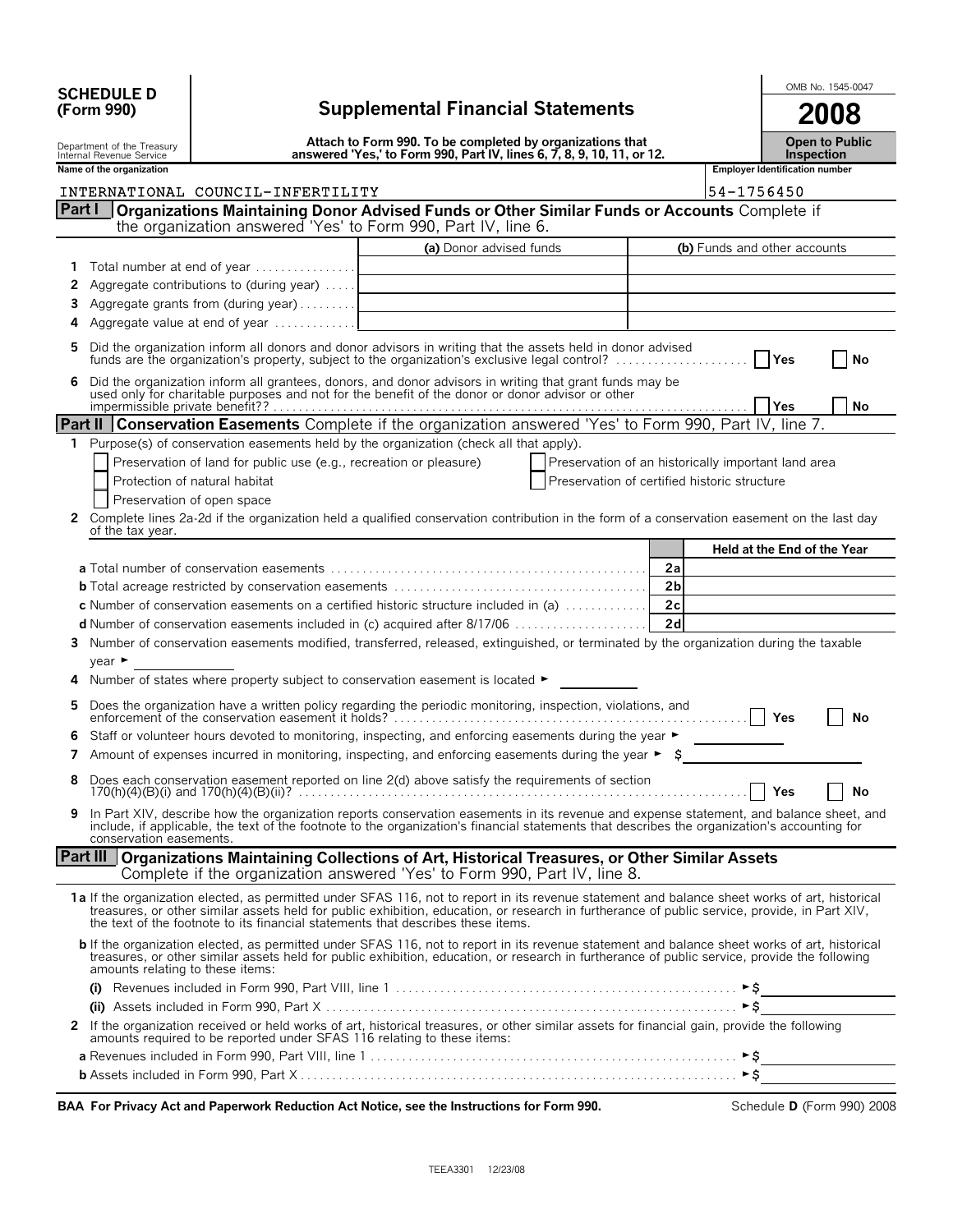| Schedule D (Form 990) 2008                                                                                                                                                                                                     | INTERNATIONAL COUNCIL-INFERTILITY |                                         |                                                                                                                                                                                                                                      | 54-1756450           |                            | Page 2    |
|--------------------------------------------------------------------------------------------------------------------------------------------------------------------------------------------------------------------------------|-----------------------------------|-----------------------------------------|--------------------------------------------------------------------------------------------------------------------------------------------------------------------------------------------------------------------------------------|----------------------|----------------------------|-----------|
| Part III   Organizations Maintaining Collections of Art, Historical Treasures, or Other Similar Assets (continued)                                                                                                             |                                   |                                         |                                                                                                                                                                                                                                      |                      |                            |           |
| Using the organization's accession and other records, check any of the following that are a significant use of its collection items (check all<br>3<br>that apply):                                                            |                                   |                                         |                                                                                                                                                                                                                                      |                      |                            |           |
| Public exhibition<br>a                                                                                                                                                                                                         |                                   |                                         | Loan or exchange programs                                                                                                                                                                                                            |                      |                            |           |
| Scholarly research<br>b                                                                                                                                                                                                        |                                   | Other<br>e                              | <u>and the community of the community of the community of the community of the community of the community of the community of the community of the community of the community of the community of the community of the community</u> |                      |                            |           |
| Preservation for future generations<br>C                                                                                                                                                                                       |                                   |                                         |                                                                                                                                                                                                                                      |                      |                            |           |
| Provide a description of the organization's collections and explain how they further the organization's exempt purpose in<br>4<br>Part XIV.                                                                                    |                                   |                                         |                                                                                                                                                                                                                                      |                      |                            |           |
| 5 During the year, did the organization solicit or receive donations of art, historical treasures, or other similar<br>assets to be sold to raise funds rather than to be maintained as part of the organization's collection? |                                   |                                         |                                                                                                                                                                                                                                      |                      |                            | <b>No</b> |
| <b>Part IV</b> Trust, Escrow and Custodial Arrangements Complete if organization answered 'Yes' to Form 990, Part                                                                                                              |                                   |                                         |                                                                                                                                                                                                                                      |                      | Yes                        |           |
| IV, line 9, or reported an amount on Form 990, Part X, line 21.                                                                                                                                                                |                                   |                                         |                                                                                                                                                                                                                                      |                      |                            |           |
|                                                                                                                                                                                                                                |                                   |                                         |                                                                                                                                                                                                                                      |                      |                            |           |
|                                                                                                                                                                                                                                |                                   |                                         |                                                                                                                                                                                                                                      |                      | Yes                        | No        |
| <b>b</b> If 'Yes,' explain the arrangement in Part XIV and complete the following table:                                                                                                                                       |                                   |                                         |                                                                                                                                                                                                                                      |                      |                            |           |
|                                                                                                                                                                                                                                |                                   |                                         |                                                                                                                                                                                                                                      |                      | Amount                     |           |
|                                                                                                                                                                                                                                |                                   |                                         |                                                                                                                                                                                                                                      | 1c                   |                            |           |
|                                                                                                                                                                                                                                |                                   |                                         |                                                                                                                                                                                                                                      | 1 <sub>d</sub>       |                            |           |
|                                                                                                                                                                                                                                |                                   |                                         |                                                                                                                                                                                                                                      | <b>1e</b>            |                            |           |
|                                                                                                                                                                                                                                |                                   |                                         |                                                                                                                                                                                                                                      | 1f                   |                            |           |
|                                                                                                                                                                                                                                |                                   |                                         |                                                                                                                                                                                                                                      |                      | <b>Yes</b>                 | <b>No</b> |
| <b>b</b> If 'Yes,' explain the arrangement in Part XIV.<br><b>Part V Endowment Funds</b> Complete if organization answered 'Yes' to Form 990, Part IV, line 10.                                                                |                                   |                                         |                                                                                                                                                                                                                                      |                      |                            |           |
|                                                                                                                                                                                                                                |                                   |                                         |                                                                                                                                                                                                                                      | (d) Three years back |                            |           |
|                                                                                                                                                                                                                                | (a) Current year                  | (b) Prior year                          | (c) Two years back                                                                                                                                                                                                                   |                      | (e) Four years back        |           |
| 1a Beginning of year balance<br><b>b</b> Contributions                                                                                                                                                                         |                                   |                                         |                                                                                                                                                                                                                                      |                      |                            |           |
| c Investment earnings or losses                                                                                                                                                                                                |                                   |                                         |                                                                                                                                                                                                                                      |                      |                            |           |
| <b>d</b> Grants or scholarships $\ldots \ldots \ldots$                                                                                                                                                                         |                                   |                                         |                                                                                                                                                                                                                                      |                      |                            |           |
| e Other expenditures for facilities<br>and programs                                                                                                                                                                            |                                   |                                         |                                                                                                                                                                                                                                      |                      |                            |           |
| f Administrative expenses                                                                                                                                                                                                      |                                   |                                         |                                                                                                                                                                                                                                      |                      |                            |           |
| <b>g</b> End of year balance $\ldots \ldots \ldots$                                                                                                                                                                            |                                   |                                         |                                                                                                                                                                                                                                      |                      |                            |           |
| 2 Provide the estimated percentage of the year end balance held as:                                                                                                                                                            |                                   |                                         |                                                                                                                                                                                                                                      |                      |                            |           |
| a Board designated or quasi-endowment ►                                                                                                                                                                                        |                                   |                                         |                                                                                                                                                                                                                                      |                      |                            |           |
| <b>b</b> Permanent endowment ►                                                                                                                                                                                                 | ៖                                 |                                         |                                                                                                                                                                                                                                      |                      |                            |           |
| $c$ Term endowment $\blacktriangleright$                                                                                                                                                                                       | 导                                 |                                         |                                                                                                                                                                                                                                      |                      |                            |           |
|                                                                                                                                                                                                                                |                                   |                                         |                                                                                                                                                                                                                                      |                      |                            |           |
| 3a Are there endowment funds not in the possession of the organization that are held and administered for the<br>organization by:                                                                                              |                                   |                                         |                                                                                                                                                                                                                                      |                      | Yes                        | No        |
|                                                                                                                                                                                                                                |                                   |                                         |                                                                                                                                                                                                                                      |                      | 3a(i)                      |           |
|                                                                                                                                                                                                                                |                                   |                                         |                                                                                                                                                                                                                                      |                      | 3a(ii)                     |           |
|                                                                                                                                                                                                                                |                                   |                                         |                                                                                                                                                                                                                                      |                      | 3b                         |           |
| 4 Describe in Part XIV the intended uses of the organization's endowment funds.                                                                                                                                                |                                   |                                         |                                                                                                                                                                                                                                      |                      |                            |           |
| Part VI   Investments-Land, Buildings, and Equipment. See Form 990, Part X, line 10.                                                                                                                                           |                                   |                                         |                                                                                                                                                                                                                                      |                      |                            |           |
| Description of investment                                                                                                                                                                                                      |                                   | (a) Cost or other basis<br>(investment) | (b) Cost or other<br>basis (other)                                                                                                                                                                                                   | (c) Depreciation     | (d) Book Value             |           |
|                                                                                                                                                                                                                                |                                   |                                         |                                                                                                                                                                                                                                      |                      |                            |           |
|                                                                                                                                                                                                                                |                                   |                                         |                                                                                                                                                                                                                                      |                      |                            |           |
|                                                                                                                                                                                                                                |                                   |                                         |                                                                                                                                                                                                                                      |                      |                            |           |
| d Equipment                                                                                                                                                                                                                    |                                   | 18,749.                                 |                                                                                                                                                                                                                                      | 17,020.              |                            | 1,729.    |
|                                                                                                                                                                                                                                |                                   |                                         |                                                                                                                                                                                                                                      |                      |                            |           |
|                                                                                                                                                                                                                                |                                   |                                         |                                                                                                                                                                                                                                      |                      |                            | 1,729.    |
| <b>BAA</b>                                                                                                                                                                                                                     |                                   |                                         |                                                                                                                                                                                                                                      |                      | Schedule D (Form 990) 2008 |           |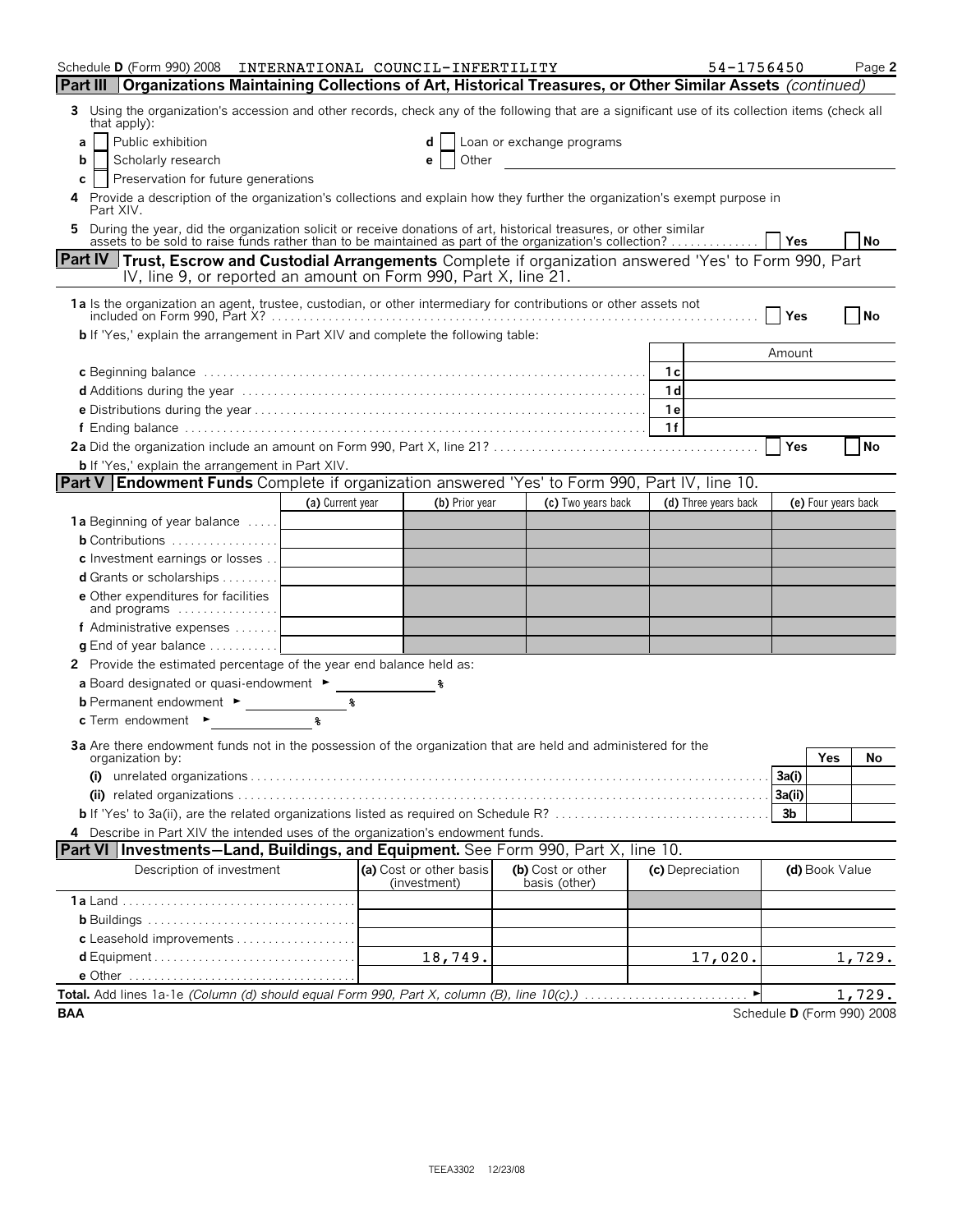| <b>Part VII   Investments-Other Securities</b> See Form 990, Part X, line 12.     |                 |                                                             |  |
|-----------------------------------------------------------------------------------|-----------------|-------------------------------------------------------------|--|
| (a) Description of security or category<br>(including name of security)           | (b) Book value  | (c) Method of valuation<br>Cost or end-of-year market value |  |
| Financial derivatives and other financial products                                |                 |                                                             |  |
| Closely-held equity interests                                                     |                 |                                                             |  |
| Other<br>____________________________                                             |                 |                                                             |  |
|                                                                                   |                 |                                                             |  |
|                                                                                   |                 |                                                             |  |
|                                                                                   |                 |                                                             |  |
|                                                                                   |                 |                                                             |  |
|                                                                                   |                 |                                                             |  |
|                                                                                   |                 |                                                             |  |
|                                                                                   |                 |                                                             |  |
|                                                                                   |                 |                                                             |  |
|                                                                                   |                 |                                                             |  |
| Total. (Column (b) should equal Form 990 Part X, col. (B) line 12.) $\rightarrow$ |                 |                                                             |  |
| Part VIII   Investments-Program Related (See Form 990, Part X, line 13)           |                 |                                                             |  |
| (a) Description of investment type                                                | (b) Book value  | (c) Method of valuation                                     |  |
|                                                                                   |                 | Cost or end-of-year market value                            |  |
|                                                                                   |                 |                                                             |  |
|                                                                                   |                 |                                                             |  |
|                                                                                   |                 |                                                             |  |
|                                                                                   |                 |                                                             |  |
|                                                                                   |                 |                                                             |  |
|                                                                                   |                 |                                                             |  |
|                                                                                   |                 |                                                             |  |
|                                                                                   |                 |                                                             |  |
|                                                                                   |                 |                                                             |  |
|                                                                                   |                 |                                                             |  |
| Total. Column (b)(should equal Form 990, Part X, Col. (B) line 13.)<br>٠          |                 |                                                             |  |
| Other Assets (See Form 990, Part X, line 15)<br>Part IX                           |                 |                                                             |  |
|                                                                                   | (a) Description | (b) Book value                                              |  |
|                                                                                   |                 |                                                             |  |
|                                                                                   |                 |                                                             |  |
|                                                                                   |                 |                                                             |  |
|                                                                                   |                 |                                                             |  |
|                                                                                   |                 |                                                             |  |
|                                                                                   |                 |                                                             |  |
|                                                                                   |                 |                                                             |  |
|                                                                                   |                 |                                                             |  |
|                                                                                   |                 |                                                             |  |
|                                                                                   |                 |                                                             |  |
| Total. Column (b) Total (should equal Form 990, Part X, col.(B), line 15)         |                 | ▸                                                           |  |
| Part X<br>Other Liabilities (See Form 990, Part X, line 25)                       |                 |                                                             |  |
| (a) Description of Liability                                                      | (b) Amount      |                                                             |  |
| Federal Income Taxes                                                              |                 |                                                             |  |
| $\frac{1}{2}$                                                                     | 200             |                                                             |  |

Schedule **D** (Form 990) 2008 INTERNATIONAL COUNCIL-INFERTILITY 54-1756450 Page 3

|                                                                                                    | $\ddot{\phantom{0}}$ |
|----------------------------------------------------------------------------------------------------|----------------------|
| Federal Income Taxes                                                                               |                      |
| PAYROLL TAXES PAYABLE                                                                              | 300.                 |
| PENSION PAYABLE                                                                                    | 1,675.               |
| SALARIES PAYABLE                                                                                   | 51, 168.             |
|                                                                                                    |                      |
|                                                                                                    |                      |
|                                                                                                    |                      |
|                                                                                                    |                      |
|                                                                                                    |                      |
|                                                                                                    |                      |
|                                                                                                    |                      |
| Total. Column (b) Total (should equal Form 990, Part X, col. (B) line 25)<br>$\blacktriangleright$ | 53,143.              |

In Part XIV, provide the text of the footnote to the organization's financial statements that reports the organization's liability for uncertain tax positions under FIN 48.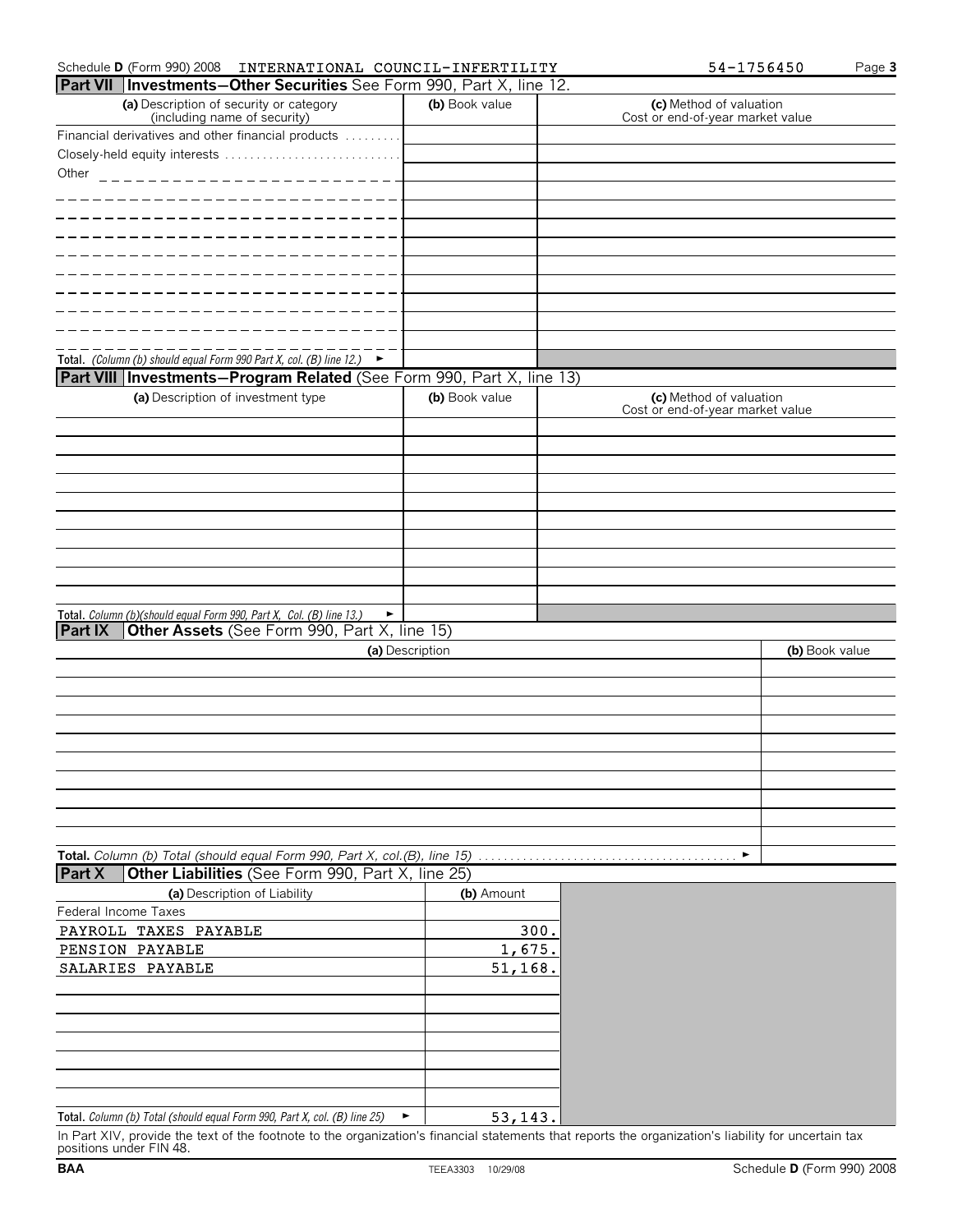|              | Schedule D (Form 990) 2008 INTERNATIONAL COUNCIL-INFERTILITY                                                                                                                                                                                       | 54-1756450   | Page 4 |
|--------------|----------------------------------------------------------------------------------------------------------------------------------------------------------------------------------------------------------------------------------------------------|--------------|--------|
|              | Part XI Reconciliation of Change in Net Assets from Form 990 to Financial Statements                                                                                                                                                               |              |        |
| 1            |                                                                                                                                                                                                                                                    |              |        |
| $\mathbf{2}$ |                                                                                                                                                                                                                                                    |              |        |
| 3            |                                                                                                                                                                                                                                                    |              |        |
| 4            |                                                                                                                                                                                                                                                    |              |        |
| 5            |                                                                                                                                                                                                                                                    |              |        |
| 6            |                                                                                                                                                                                                                                                    |              |        |
| 7            |                                                                                                                                                                                                                                                    |              |        |
| 8            |                                                                                                                                                                                                                                                    |              |        |
| 9            |                                                                                                                                                                                                                                                    |              |        |
| 10           |                                                                                                                                                                                                                                                    |              |        |
|              | Part XII Reconciliation of Revenue per Audited Financial Statements With Revenue per Return                                                                                                                                                        |              |        |
|              | 1 Total revenue, gains, and other support per audited financial statements                                                                                                                                                                         | 1            |        |
|              | 2 Amounts included on line 1 but not on Form 990, Part VIII, line 12:                                                                                                                                                                              |              |        |
|              | 2a                                                                                                                                                                                                                                                 |              |        |
|              | 2 <sub>b</sub>                                                                                                                                                                                                                                     |              |        |
|              | 2c                                                                                                                                                                                                                                                 |              |        |
|              | 2d                                                                                                                                                                                                                                                 |              |        |
|              |                                                                                                                                                                                                                                                    | 2e           |        |
|              |                                                                                                                                                                                                                                                    | 3            |        |
|              | Amounts included on Form 990, Part VIII, line 12, but not on line 1:                                                                                                                                                                               |              |        |
|              |                                                                                                                                                                                                                                                    |              |        |
|              |                                                                                                                                                                                                                                                    |              |        |
|              |                                                                                                                                                                                                                                                    | 4c           |        |
|              | 5 Total revenue. Add lines 3 and 4c. (This should equal Form 990, Part I, line 12.)                                                                                                                                                                | 5            |        |
|              | Part XIII Reconciliation of Expenses per Audited Financial Statements With Expenses per Return                                                                                                                                                     |              |        |
|              |                                                                                                                                                                                                                                                    | $\mathbf{1}$ |        |
|              | 2 Amounts included on line 1 but not on Form 990, Part IX, line 25:                                                                                                                                                                                |              |        |
|              | 2a                                                                                                                                                                                                                                                 |              |        |
|              | 2 <sub>b</sub>                                                                                                                                                                                                                                     |              |        |
|              | 2c<br>c Losses reported on Form 990, Part IX, line 25                                                                                                                                                                                              |              |        |
|              | 2d                                                                                                                                                                                                                                                 |              |        |
|              |                                                                                                                                                                                                                                                    | 2e           |        |
| 3            |                                                                                                                                                                                                                                                    | 3            |        |
| 4            | Amounts included on Form 990, Part IX, line 25, but not on line 1:                                                                                                                                                                                 |              |        |
|              |                                                                                                                                                                                                                                                    |              |        |
|              | 4 <sub>b</sub><br><b>b</b> Other (Describe in Part XIV) $\ldots$ $\ldots$ $\ldots$ $\ldots$ $\ldots$ $\ldots$ $\ldots$ $\ldots$ $\ldots$                                                                                                           |              |        |
|              |                                                                                                                                                                                                                                                    | 4c<br>5      |        |
|              | 5 Total expenses. Add lines 3 and 4c (This should equal Form 990, Part I, line 18.)<br><b>Part XIV</b> Supplemental Information                                                                                                                    |              |        |
|              |                                                                                                                                                                                                                                                    |              |        |
|              | Complete this part to provide the descriptions required for Part II, lines 3, 5, and 9; Part III, lines 1a and 4; Part IV, lines 1b and 2b; Part V,<br>line 4; Part X; Part XI, line 8; Part XII, lines 2d and 4b; and Part XIII, lines 2d and 4b. |              |        |

----------------------------------------------

----------------- $=$  $\frac{1}{2}$ -------------- $\sim$  . \_\_\_\_\_\_\_\_\_\_\_\_\_\_\_\_\_\_\_\_\_\_\_\_\_\_ \_\_\_\_\_\_\_\_\_\_\_\_\_\_\_\_\_\_\_\_\_\_\_\_\_\_\_\_\_\_\_\_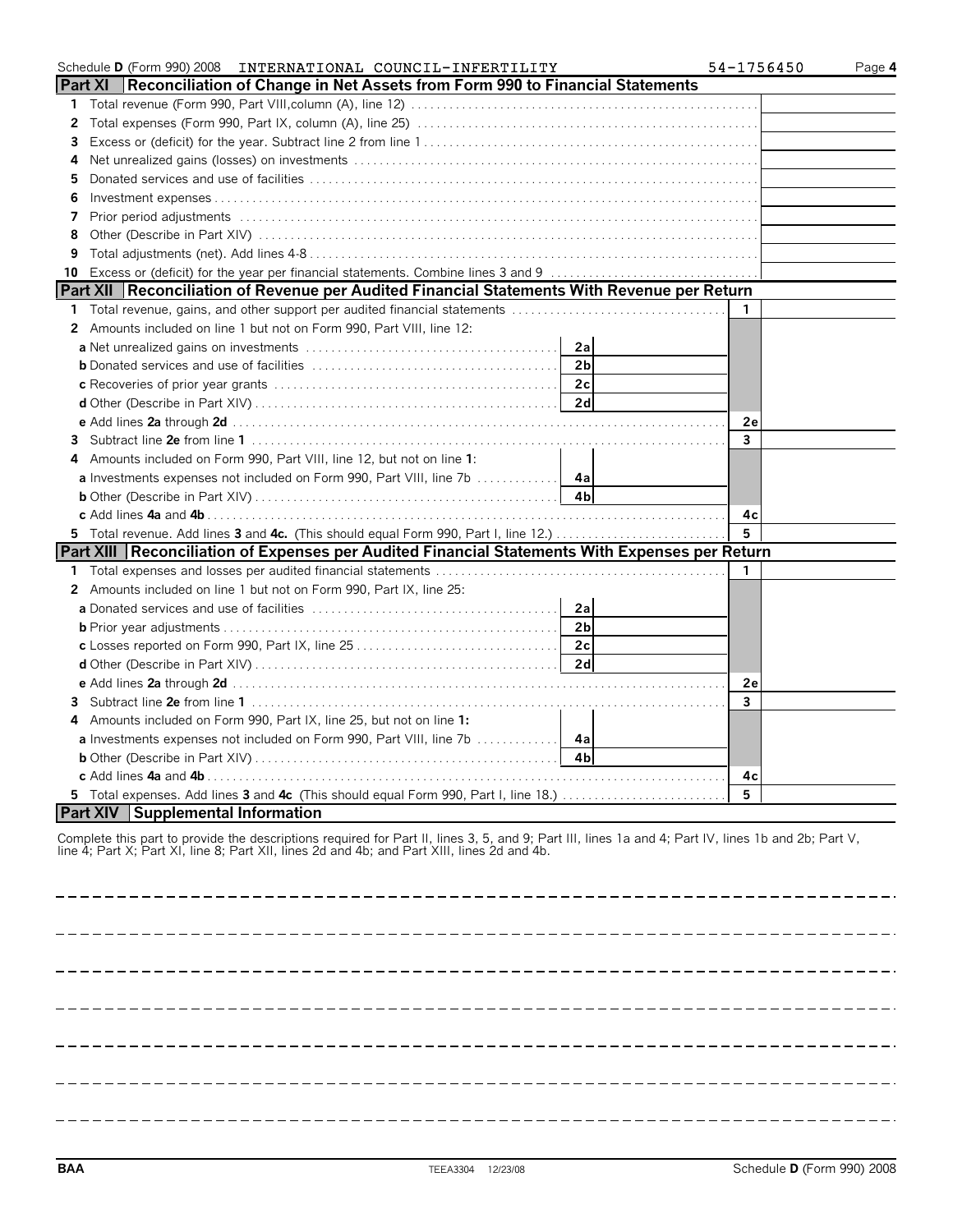#### Schedule **D** (Form 990) 2008 Page **5 Part XIV Supplemental Information** *(continued)* INTERNATIONAL COUNCIL-INFERTILITY 54-1756450

| -------------------               |
|-----------------------------------|
|                                   |
|                                   |
|                                   |
|                                   |
|                                   |
|                                   |
|                                   |
|                                   |
| -------------------               |
|                                   |
|                                   |
| - - - - - - - - - - - - -         |
|                                   |
|                                   |
|                                   |
| . _ _ _ _ _ _ _ _ _ _ _ _ _ _ _ _ |
|                                   |
|                                   |
|                                   |
|                                   |
|                                   |
|                                   |
|                                   |
|                                   |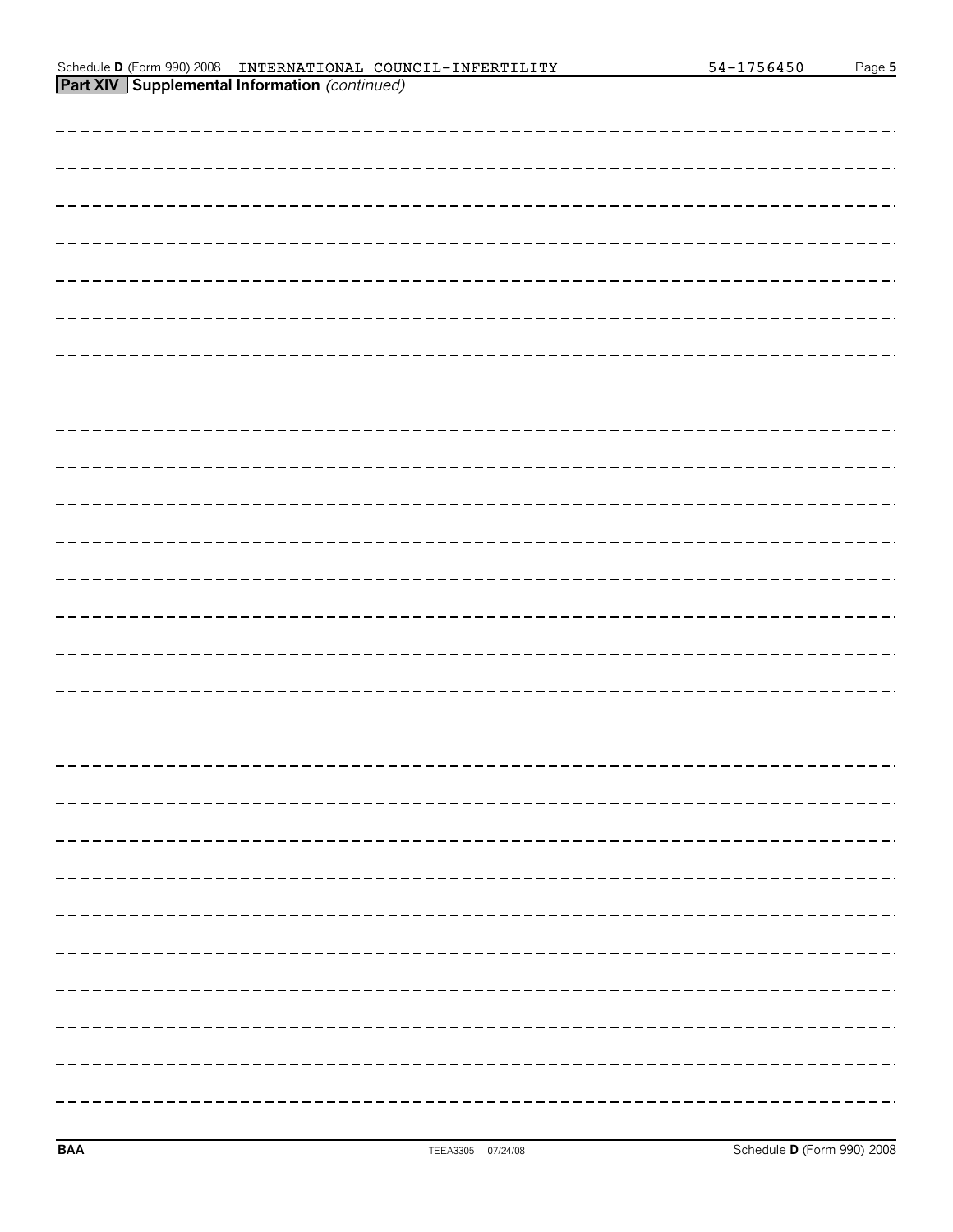| this part for any additional information. |
|-------------------------------------------|
|                                           |
|                                           |
|                                           |
|                                           |
|                                           |
|                                           |
|                                           |
|                                           |
| ____________________________              |
|                                           |
|                                           |
|                                           |
|                                           |
|                                           |
|                                           |
|                                           |
| -----------                               |
|                                           |
|                                           |
|                                           |

Complete this part to provide the information, explanation, or descriptions required for Part I, lines 1a, 1b, 4c, 5a, 5b, 6a, 6b, 7, and 8. Also complete

**Part III Supplemental Information**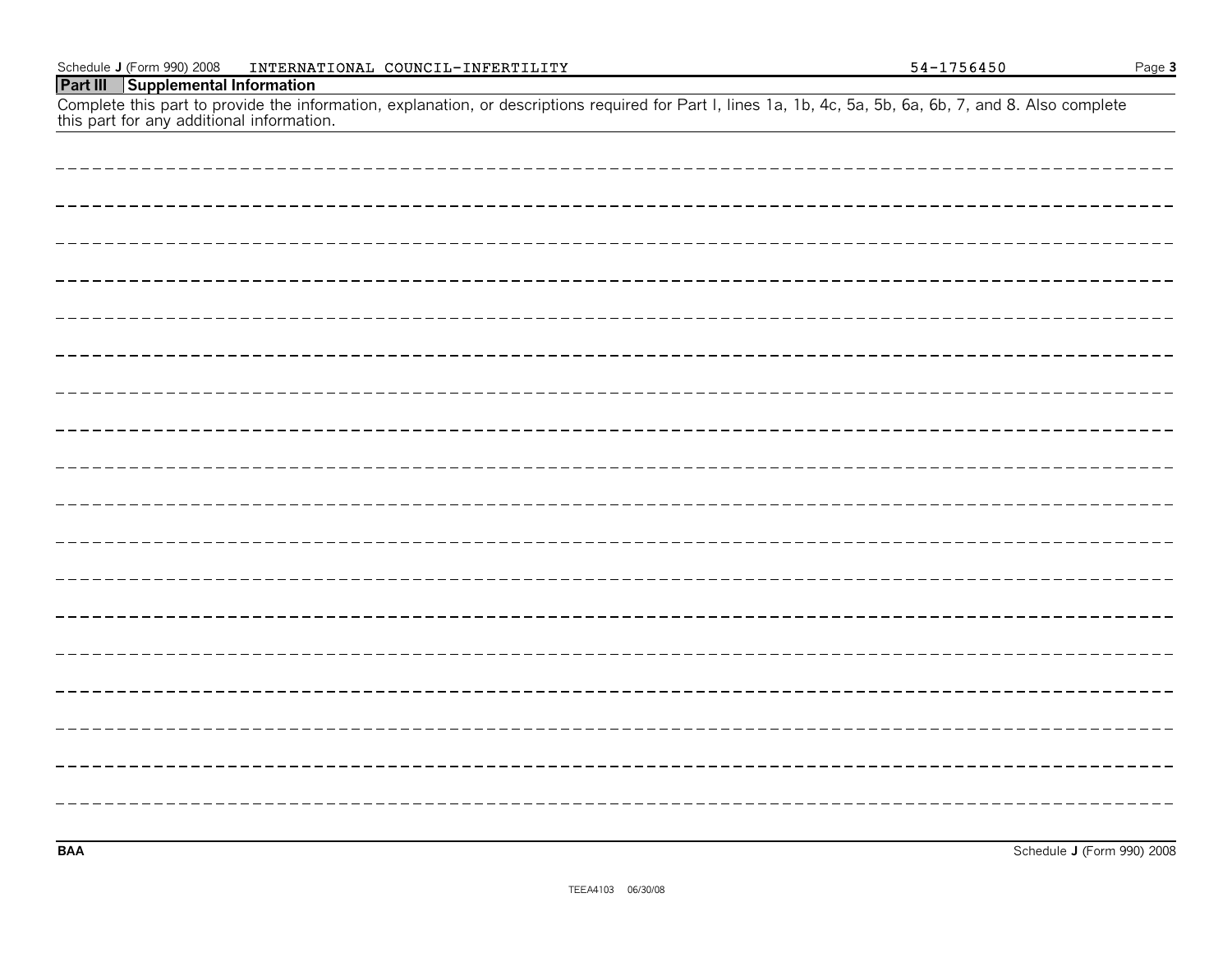| SCHEDULE O<br>(Form 990)                               | <b>Supplemental Information to Form 990</b>                                                                                                                                                                                           |                                              | OMB No. 1545-0047 |  |
|--------------------------------------------------------|---------------------------------------------------------------------------------------------------------------------------------------------------------------------------------------------------------------------------------------|----------------------------------------------|-------------------|--|
|                                                        |                                                                                                                                                                                                                                       |                                              | 2008              |  |
| Department of the Treasury<br>Internal Revenue Service | ► Attach to Form 990. To be completed by organizations to provide<br>additional information for responses to specific questions for the<br>Form 990 or to provide any additional information.<br><b>Open to Public<br/>Inspection</b> |                                              |                   |  |
| Name of the organization                               | INTERNATIONAL COUNCIL-INFERTILITY                                                                                                                                                                                                     | Employer identification number<br>54-1756450 |                   |  |
|                                                        |                                                                                                                                                                                                                                       |                                              |                   |  |
|                                                        | Pt VI-A, Line 10 PDF VERSION OF THE 990 FORM PROVIDED TO THE BOARD FOR REVIEW PRIOR TO E-FILING                                                                                                                                       |                                              |                   |  |
|                                                        | Pt VI-B, Line 15 LIKE ORGANIZATION SALARY SURVEYS AND 990 REVIEW TO MATCH COMPENSATION                                                                                                                                                |                                              |                   |  |
|                                                        | Pt VI-C, Line 19 WEBSITE HAS 990 IN PDF, OTHER REQUESTS ARE PROVIDED AN E-MAIL COPY                                                                                                                                                   |                                              |                   |  |
|                                                        |                                                                                                                                                                                                                                       |                                              |                   |  |
|                                                        |                                                                                                                                                                                                                                       |                                              |                   |  |
|                                                        |                                                                                                                                                                                                                                       |                                              |                   |  |
|                                                        |                                                                                                                                                                                                                                       |                                              |                   |  |
|                                                        |                                                                                                                                                                                                                                       |                                              |                   |  |
|                                                        |                                                                                                                                                                                                                                       |                                              |                   |  |
|                                                        |                                                                                                                                                                                                                                       |                                              |                   |  |
|                                                        |                                                                                                                                                                                                                                       |                                              |                   |  |
|                                                        |                                                                                                                                                                                                                                       |                                              |                   |  |
|                                                        |                                                                                                                                                                                                                                       |                                              |                   |  |
|                                                        |                                                                                                                                                                                                                                       |                                              |                   |  |
|                                                        |                                                                                                                                                                                                                                       |                                              |                   |  |
|                                                        |                                                                                                                                                                                                                                       |                                              |                   |  |
|                                                        |                                                                                                                                                                                                                                       |                                              |                   |  |
|                                                        |                                                                                                                                                                                                                                       |                                              |                   |  |
|                                                        |                                                                                                                                                                                                                                       |                                              |                   |  |
|                                                        |                                                                                                                                                                                                                                       |                                              |                   |  |
|                                                        |                                                                                                                                                                                                                                       |                                              |                   |  |
|                                                        |                                                                                                                                                                                                                                       |                                              |                   |  |
|                                                        |                                                                                                                                                                                                                                       |                                              |                   |  |
|                                                        |                                                                                                                                                                                                                                       |                                              |                   |  |
|                                                        |                                                                                                                                                                                                                                       |                                              |                   |  |
|                                                        |                                                                                                                                                                                                                                       |                                              |                   |  |
|                                                        |                                                                                                                                                                                                                                       |                                              |                   |  |
|                                                        |                                                                                                                                                                                                                                       |                                              |                   |  |